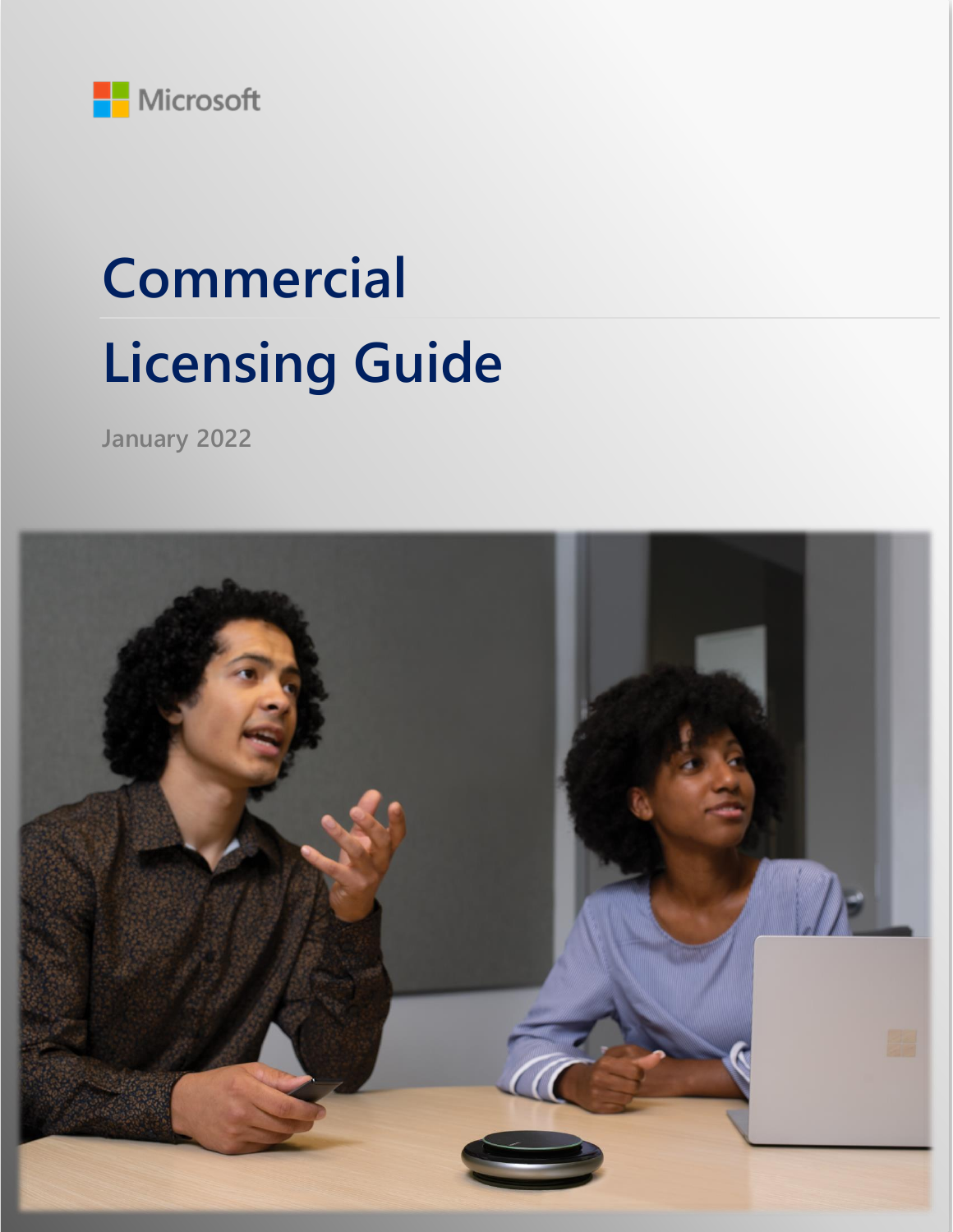# **Contents**

| Chapter 2: Choosing a Commercial Licensing program for commercial organizations |  |
|---------------------------------------------------------------------------------|--|
|                                                                                 |  |
|                                                                                 |  |
|                                                                                 |  |
|                                                                                 |  |
|                                                                                 |  |
|                                                                                 |  |
|                                                                                 |  |
|                                                                                 |  |
|                                                                                 |  |
|                                                                                 |  |
|                                                                                 |  |
|                                                                                 |  |
|                                                                                 |  |
|                                                                                 |  |
|                                                                                 |  |
|                                                                                 |  |
|                                                                                 |  |
|                                                                                 |  |
|                                                                                 |  |
|                                                                                 |  |
|                                                                                 |  |
|                                                                                 |  |
|                                                                                 |  |
|                                                                                 |  |
|                                                                                 |  |
|                                                                                 |  |
|                                                                                 |  |
|                                                                                 |  |
|                                                                                 |  |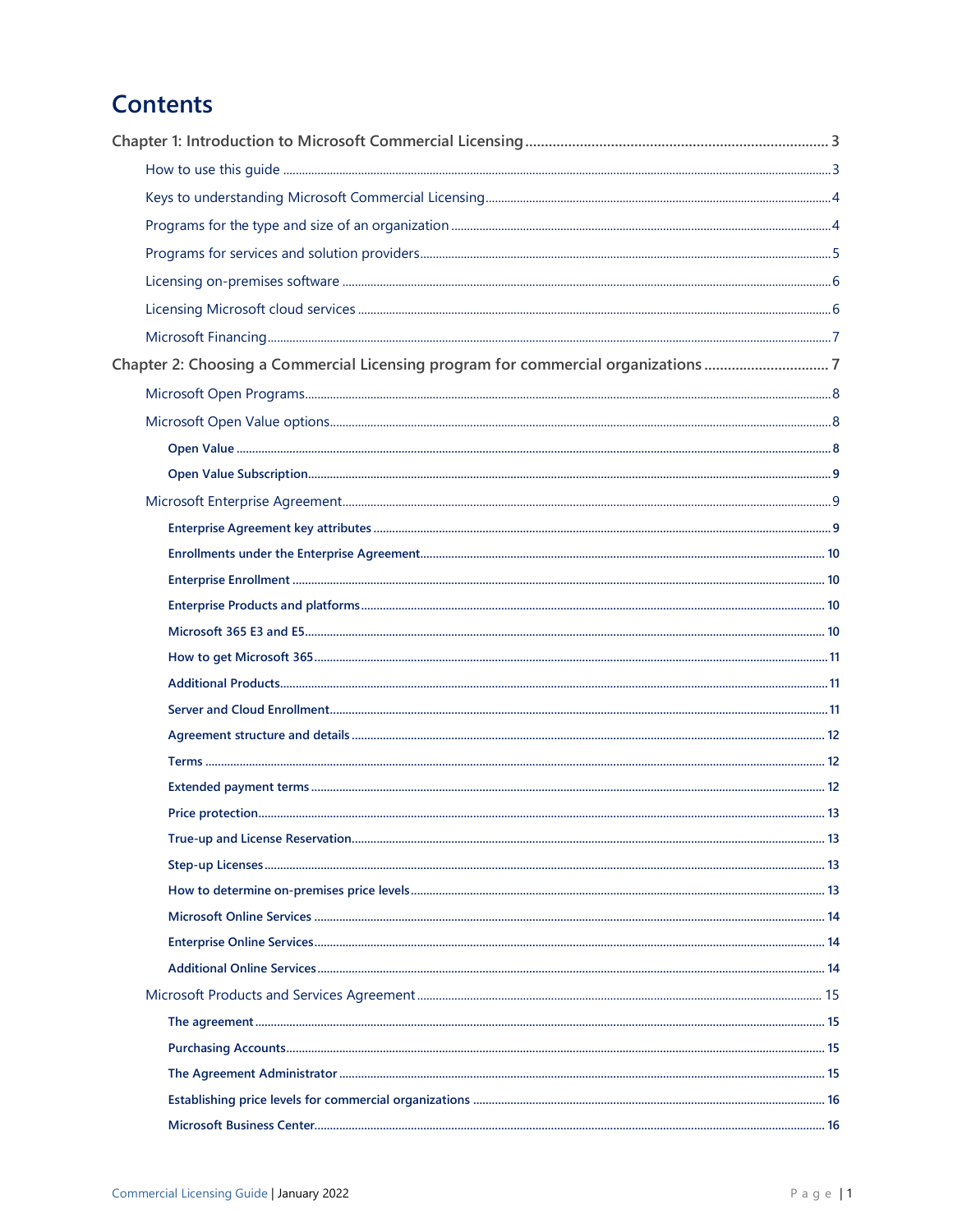| Chapter 3: Choosing a Commercial Licensing program for a government organization 17     |  |
|-----------------------------------------------------------------------------------------|--|
|                                                                                         |  |
|                                                                                         |  |
|                                                                                         |  |
|                                                                                         |  |
|                                                                                         |  |
|                                                                                         |  |
|                                                                                         |  |
|                                                                                         |  |
|                                                                                         |  |
|                                                                                         |  |
|                                                                                         |  |
|                                                                                         |  |
|                                                                                         |  |
|                                                                                         |  |
|                                                                                         |  |
|                                                                                         |  |
|                                                                                         |  |
|                                                                                         |  |
|                                                                                         |  |
| Chapter 5: Choosing a Commercial Licensing program for a nonprofit organization 22      |  |
|                                                                                         |  |
|                                                                                         |  |
|                                                                                         |  |
|                                                                                         |  |
|                                                                                         |  |
| Chapter 6: Microsoft Commercial Licensing programs for software and service partners 23 |  |
|                                                                                         |  |
|                                                                                         |  |
|                                                                                         |  |
|                                                                                         |  |
|                                                                                         |  |
|                                                                                         |  |
|                                                                                         |  |
|                                                                                         |  |
| Chapter 7: Using products licensed through a Microsoft Commercial Licensing program26   |  |
|                                                                                         |  |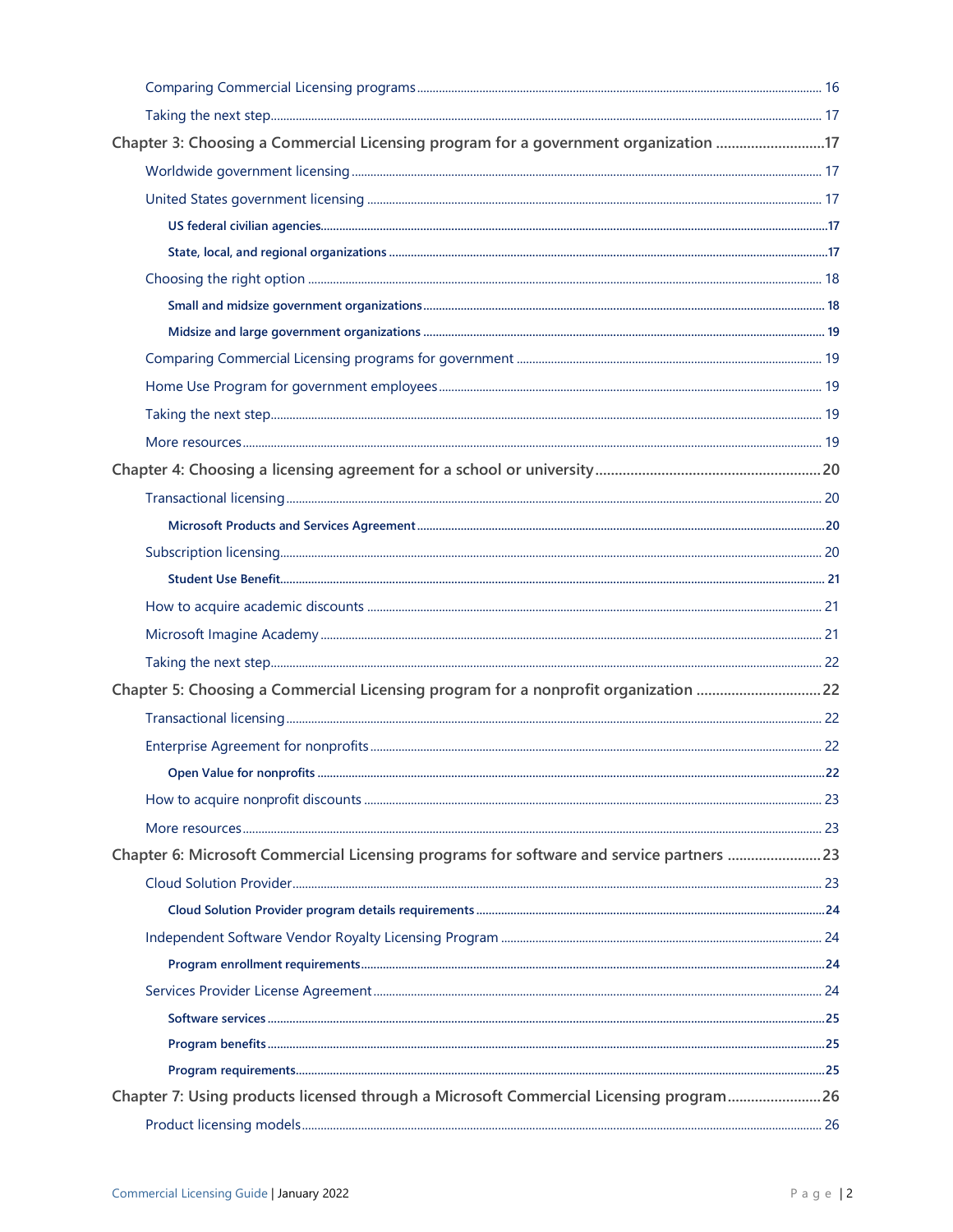# <span id="page-3-0"></span>**Chapter 1: Introduction to Microsoft Commercial Licensing**

Acquiring software licenses through Microsoft Commercial Licensing is different than acquiring retail boxed software licenses. A retail software license is usually sold in a box and contains media (CD-ROM or DVD format), a user's guide, access to product support, and Microsoft Software License Terms. The Software License Terms dictate how the software can and cannot be used.

Software acquired through Microsoft Commercial Licensing is a software license only that gives the right to run a Microsoft software product. Organizations can save above retail boxed software prices when they participate in a Microsoft Commercial Licensing program. By acquiring software licenses through Volume Licensing, organizations pay for only the software license and not for additional materials. Microsoft Commercial Licensing also offers Software Assurance, a single, cost-effective program that includes unique technologies, services and use rights to help customers deploy, manage, and use Microsoft software and services more efficiently. Software Assurance is only available through Volume Licensing and is included with some Volume Licensing agreements and is an optional purchase with others.

When acquiring software through a Microsoft Commercial Licensing agreement, there's a choice to acquire primary or supplemental media, documentation, and product support separately by download or physical media.

# <span id="page-3-1"></span>**How to use this guide**

This guide is an overview of the key features of Microsoft Commercial Licensing programs. The information is presented by organizational type and size, two of the most important keys to determining the best Commercial Licensing option. This guide is provided for informational purposes only. Your use of products licensed under your volume license agreement is governed by the terms and conditions of that agreement.

This document does not cover the Microsoft Customer Agreement or Microsoft's new commerce experience. You can learn more about the new commerce experience at [www.microsoft.com/licensing.](https://www.microsoft.com/licensing/news/purchasing_with_the_microsoft_customer_agreement)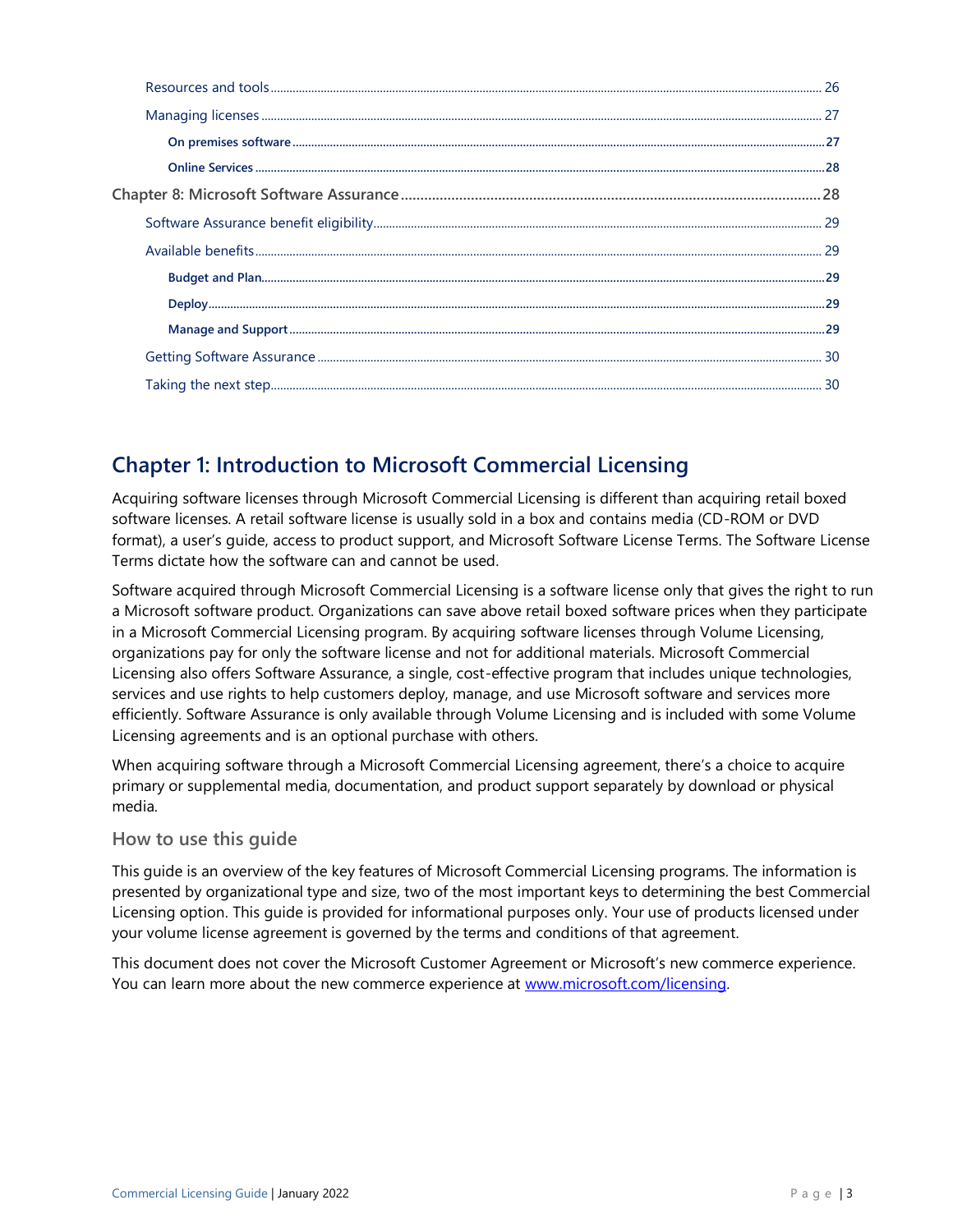#### **The key chapters by organizational type are the following:**

- Commercial business organization.
- Government organization.
- Academic organization.
- Nonprofit organization.
- Software and service partners.

Each chapter also contains information about the additional benefits and resources that are available with each agreement, such as software asset tracking tools, maintenance programs, and online management services. At the end of each chapter, there's a quick feature comparison chart and an online selection tool.

#### **In addition, separate chapters provide overviews of the following two key areas that apply to most Commercial Licensing agreements in varying ways:**

- Product Terms. This provides information about product availability across Commercial Licensing programs. It describes conditions on license acquisition in addition to product-specific terms, and conditions governing how Microsoft products can be used in the Commercial Licensing programs.
- Software Assurance, which helps customers enhance licensing value and improve business agility by providing a unique set of technologies, services, and product use rights in one cost-effective program.

# <span id="page-4-0"></span>**Keys to understanding Microsoft Commercial Licensing**

# **The following are a few key organizational characteristics to help understand Microsoft Commercial Licensing policies and agreements and help choose the best option for an organization:**

- The size and type of an organization.
- The products and services that an organization wants to license.
- The way in which an organization wants to use those products.

#### <span id="page-4-1"></span>**Programs for the type and size of an organization**

## **At the most basic level, the Microsoft Commercial Licensing agreement models address organizations in the following main categories:**

- Organizations with more than five but fewer than 250 users or devices.
- Organizations with 250 or more users or devices.
- Organizations with 500 or more users or devices.
- Education organizations with 1,000 or more users and devices.

#### **For organizations with fewer than 250 users or devices, Microsoft offers the following options:**

- **Open Value** is for commercial and government customers with as few as five PCs and offers the advantages of Software Assurance, simplified license management, and an annual payment structure. Open Value offers organization-wide and non–organization-wide options. Open Value will be available to eligible education and nonprofit organizations in July 2021.
- **Open Value Subscription** is for commercial and government customers who want to subscribe to, rather than acquire, Microsoft product licenses. Available in select countries or regions, Microsoft Open Value Subscription provides the lowest up-front costs of the Open options with the flexibility for customers to reduce their total licensing costs in years when their desktop PC count declines. Open Value Subscription also has a one-year agreement option for eligible government customers.
- **Open Value Subscription for Education Solutions** is for eligible education customers that want to subscribe to Microsoft licenses and cloud services. This agreement offers low up-front costs with access to Microsoft software licenses and cloud services for the term of the agreement through subscription-based licensing.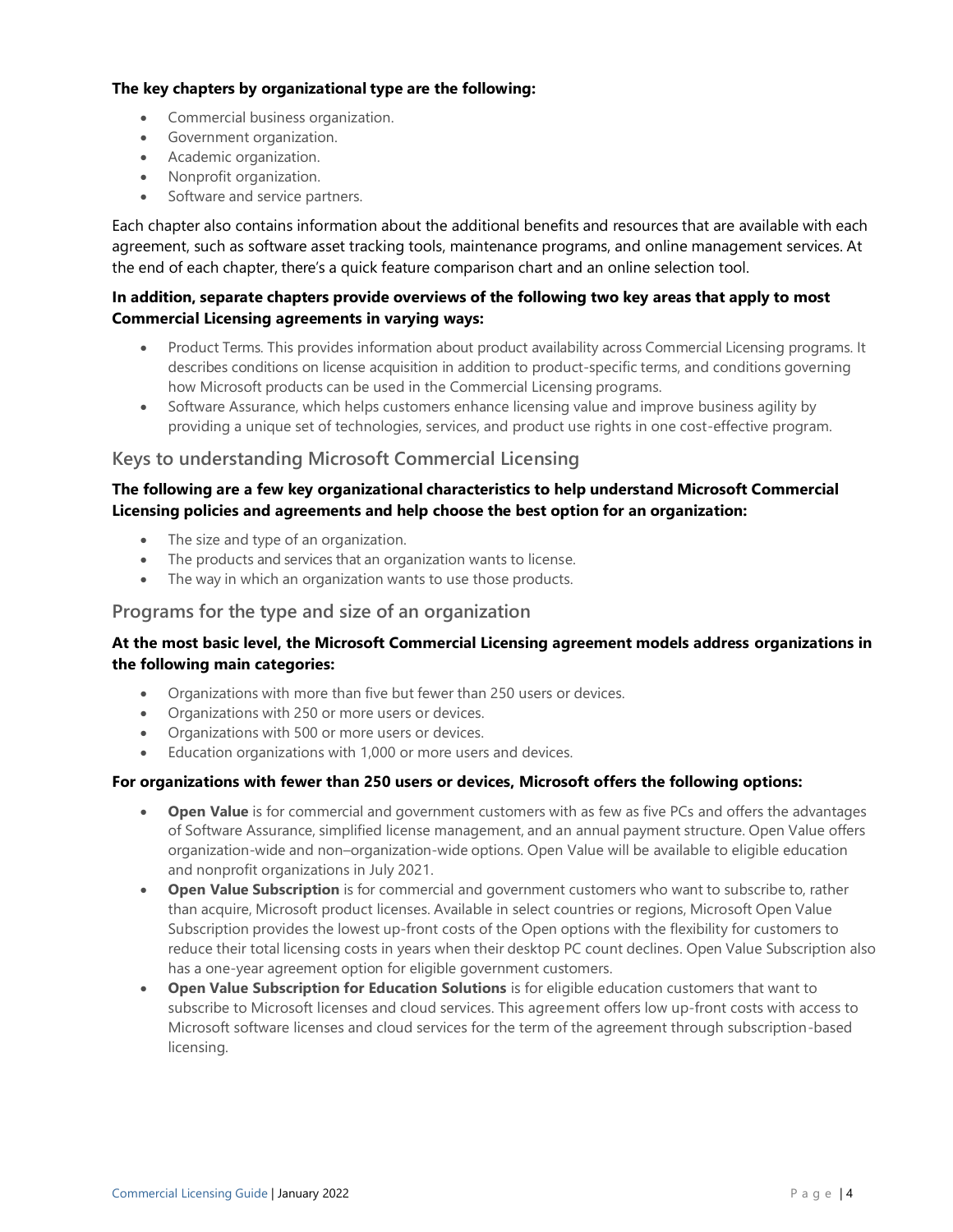#### **For organizations with 250 or more users or devices, Microsoft offers the following options:**

• **Microsoft Products and Services Agreement (MPSA)** is available for midsize and large commercial and government organizations that require 250 or more licenses for online services, software, and Software Assurance (optional), and do not want an Enterprise Agreement. It's also for organizations looking to make as-needed purchases.

#### **For organizations with 500 or more users or devices, Microsoft offers the following options:**

• **Microsoft Enterprise Agreement**\* offers the best value to large commercial, government, and nonprofit organizations and provides the flexibility to buy cloud services and software licenses under one agreement in response to the changing technology landscape. The Enterprise Agreement offers a subscription option, which lowers initial licensing costs based on *subscribing* to the rights to use Microsoft products and services instead of *owning* them. The subscription option allows for an increase or decrease of subscription counts annually. With the subscription option, an organization can access Microsoft software for as long as they maintain their subscription.

*\*This minimum does not apply to the Server and Cloud Enrollment. The minimum requirement for public sector customers is 250 users/devices. For more information, please see the [Enterprise Agreement program guide.](https://download.microsoft.com/download/8/9/A/89A3F8B9-94DE-4956-A56E-F6D2B215D0E6/Enterprise_Agreement_Program_Guide.pdf)* 

#### **For education organizations with 1,000 or more users or devices, Microsoft offers the following options:**

• **Enrollment for Education Solutions (EES)** provides qualified academic customers with 1,000 or more users a way to acquire Microsoft software and services under a single subscription agreement. The EES provides coverage for Education Platform Product cloud services through one annual count of Education Qualified Users, the ability to add additional products as needed, student licensing options, and the benefits of Microsoft Software Assurance.

# <span id="page-5-0"></span>**Programs for services and solution providers**

Microsoft offers programs that can meet the specific needs of organizations that partner with Microsoft to provide additional software and services:

- **Cloud Solution Provider program with the Microsoft Partner Agreement.** Cloud Solution Provider partners create and deliver differentiated offers to customers, selling the Microsoft cloud portfolio and thirdparty solutions from the Microsoft commercial marketplace alongside their own value-added solutions and services.
- **Microsoft Independent Software Vendor (ISV) Royalty Licensing and Distribution Agreement.** The Microsoft ISV Royalty Licensing Program is for ISVs who want a convenient way to license Microsoft products and integrate them into a unified solution. ISVs can then replicate the business solution and distribute a fully licensed solution to their customers.
- **Microsoft Services Provider License Agreement.** Microsoft Services Provider License Agreement is for service providers and ISVs who want to license eligible Microsoft products to host Microsoft software services and applications to end customers. The agreement provides the license rights to host specific Microsoft products.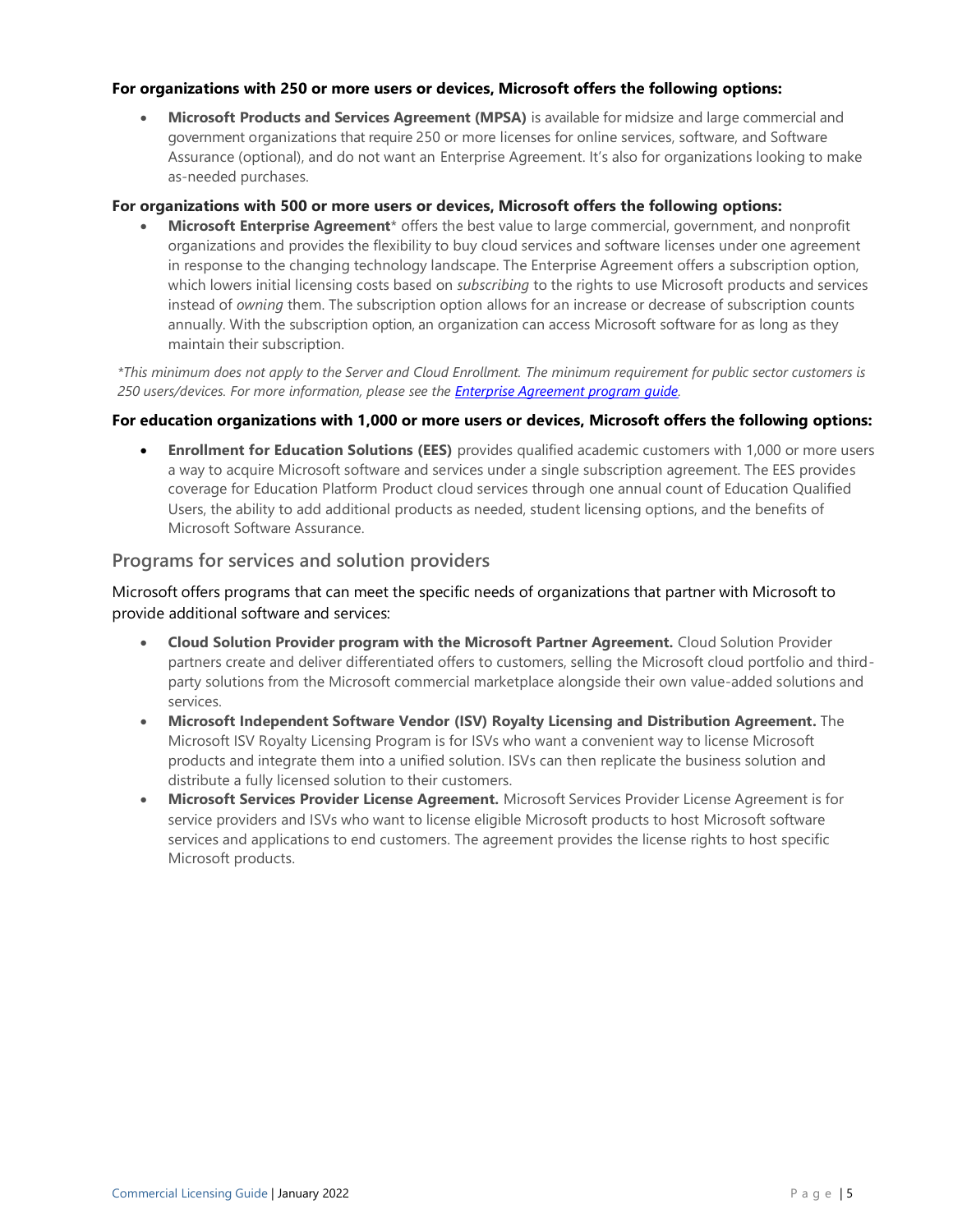# <span id="page-6-0"></span>**Licensing on-premises software**

Another key factor to consider—aside from organizational type and size—is which products and services an organization wants to license. Different product families fall under different licensing models. For example, a desktop application, such as Microsoft Office Professional 2016, requires a license for each device that is running the program locally or accessing the program on a network server. Customers can install any number of copies locally on licensed devices or on a network device for remote use by licensed devices. Only one user can use the software on, or from, a licensed device at any one time.

A desktop PC operating system, such as the Windows 10 Professional operating system, allows a customer to install one copy of the software on a licensed device or within a local virtual hardware system on a licensed device for each license the customer acquires.

In Commercial Licensing, the desktop PC operating system license is an upgrade license. Upgrade licenses can be acquired only for devices for which an organization already has licensed a qualifying operating system, either preinstalled on a PC through a PC manufacturer or as full packaged product from retail. The Product Terms shows the qualifying operating systems that qualify for an upgrade license. It is available on the Commercial Licensing website at [www.microsoft.com/licensing/terms/productoffering.](https://www.microsoft.com/licensing/terms/productoffering)

Meanwhile, server products are licensed by server, processor, or core, and, in some cases, by access points. Some server products require a license for each running instance of the server software that an organization uses on a server—whether in a physical or virtual operating system environment. Other server products require licenses for each physical processor on the server or each core in the physical processors on the server. For example:

- Windows Server Standard is licensed by physical core and permits a running instance in up to two virtual operating system environments, plus one host instance on the physical device solely to manage the virtual instances on the licensed server.
- Windows Server Datacenter edition is also licensed by physical core but allows use of any number of instances of the software.
- Windows Server Essentials edition is a cloud-connected first server, ideal for small businesses with up to 25 users and 50 devices. Essentials is a good option for customers currently using the Foundation edition, which has been discontinued.

Note that the processor-based server licensing model has been retired. Legacy customers who still have rights to use earlier versions of Windows Server under the processor-based licensing model can find more information by downloading the [Windows Server 2012 R2 Licensing Guide.](https://download.microsoft.com/download/E/6/4/E64F72BF-55E9-4D85-9EFE-39605D7CE272/WindowsServer2012R2_Licensing_Guide.pdf)

Windows Server as well as some of the server application products (e.g., Microsoft Exchange Server or Microsoft SharePoint Server) require a Microsoft Client Access License (CAL) for each user or device that accesses the server software. CALs are version specific and must be the same version or later than the server software being accessed. CALs permit access to servers licensed by the same entity. They do not permit access to another entity's licensed servers. Essentials edition does not require Windows Server CALs to access the server.

# <span id="page-6-1"></span>**Licensing Microsoft cloud services**

In addition to traditional on-premises software licenses, Microsoft offers subscriptions to cloud services through Commercial Licensing agreements and standalone through the Microsoft Online Subscription Agreement. The Microsoft Online Subscription Agreement is a transactional licensing agreement for commercial, government, and academic organizations with one or more users/devices. The Microsoft Online Subscription Agreement works best for organizations that want to subscribe to, activate, provision, and maintain cloud services seamlessly and directly via the web. On-premises software and Software Assurance are not available through the Microsoft Online Subscription Agreement.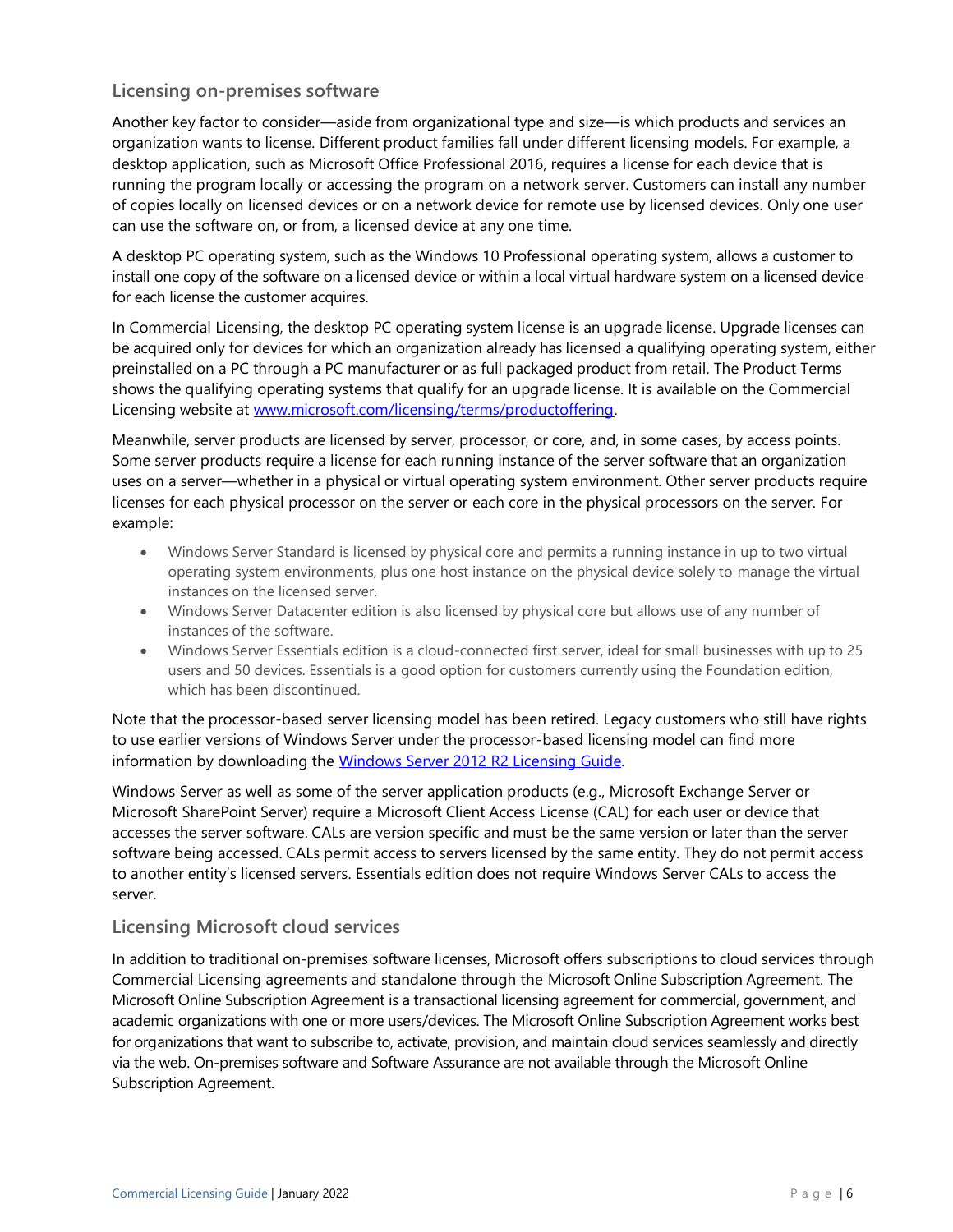#### **How an organization adds cloud services through Commercial Licensing depends on the following two factors:**

- Whether an organization wants to purchase value-added partner services
- Whether an organization wants to standardize on Microsoft products organization-wide

Organizations wanting Microsoft cloud services should go through Microsoft Online Subscription Program or through a Cloud Solution Provider partner for value-added partner services. Customers that are 500 users/devices\* and above who have or want to standardize on Microsoft products should use Enterprise Agreement.

# <span id="page-7-0"></span>**Microsoft Financing**

Microsoft Financing provides commercial and public sector customers with an affordable and predictable way to acquire the IT solutions that organizations want to help cut costs and increase efficiencies.

Microsoft works with multiple financing providers in 14 countries/regions around the world to offer financing solutions under the Microsoft Financing program. Microsoft Financing solution partners work with organizations to define their technology-related needs and objectives, set up a payment structure that works with an organization's budget, and help an organization maintain cash flow.

Microsoft Financing provides one financing resource for an organization's IT needs, including software, services, and product offerings. For organizations that already license software from Microsoft, flexible payment options are convenient and allow an organization to spread out the costs of the licenses during an extended period, thus preserving cash resources.

Microsoft Financing offers a simple and easy method of lending without any additional fees. Typically, no down payment is required, and terms range from two to five years, making it easy to match an organization's payments to their business operations and immediately begin to realize IT benefits.

#### **Microsoft Financing helps an organization be strategic with their IT purchases in the following ways:**

- Acquire the IT solution an organization needs to achieve their business goals.
- Manage software, services (such as deployment), partner products, and hardware as one investment.
- Align IT benefits with costs.
- Enjoy a fast, easy, and responsive lending process.

Find out how a predictable and affordable payment structure can help an organization get the IT they need and stay on budget. Visit the Microsoft Financing home page at [www.microsoft.com/financing](https://www.microsoft.com/licensing/how-to-buy/financing) for more details.

# <span id="page-7-1"></span>**Chapter 2: Choosing a Commercial Licensing program for commercial organizations**

Microsoft offers a variety of agreements to help businesses of all sizes manage how they purchase software licenses. These agreements cover everyone from smaller organizations with a handful of devices/users to multinational organizations that manage tens of thousands of client and server units.

# **Volume discounts are the most obvious benefit of these agreements, but Commercial Licensing also helps organizations with the following tasks:**

- Tracking software use to ensure legal compliance.
- Deploying updates and new versions, especially on devices/users.
- Organizing software license purchasing through centralized purchasing practices.

All organizations can also subscribe to online services through the Microsoft Online Subscription Program or through a Cloud Service Partner.

In general, Microsoft Commercial Licensing commercial agreements align to two main categories: those for companies with fewer than 250 users or devices and those for companies with 250 or more users or devices.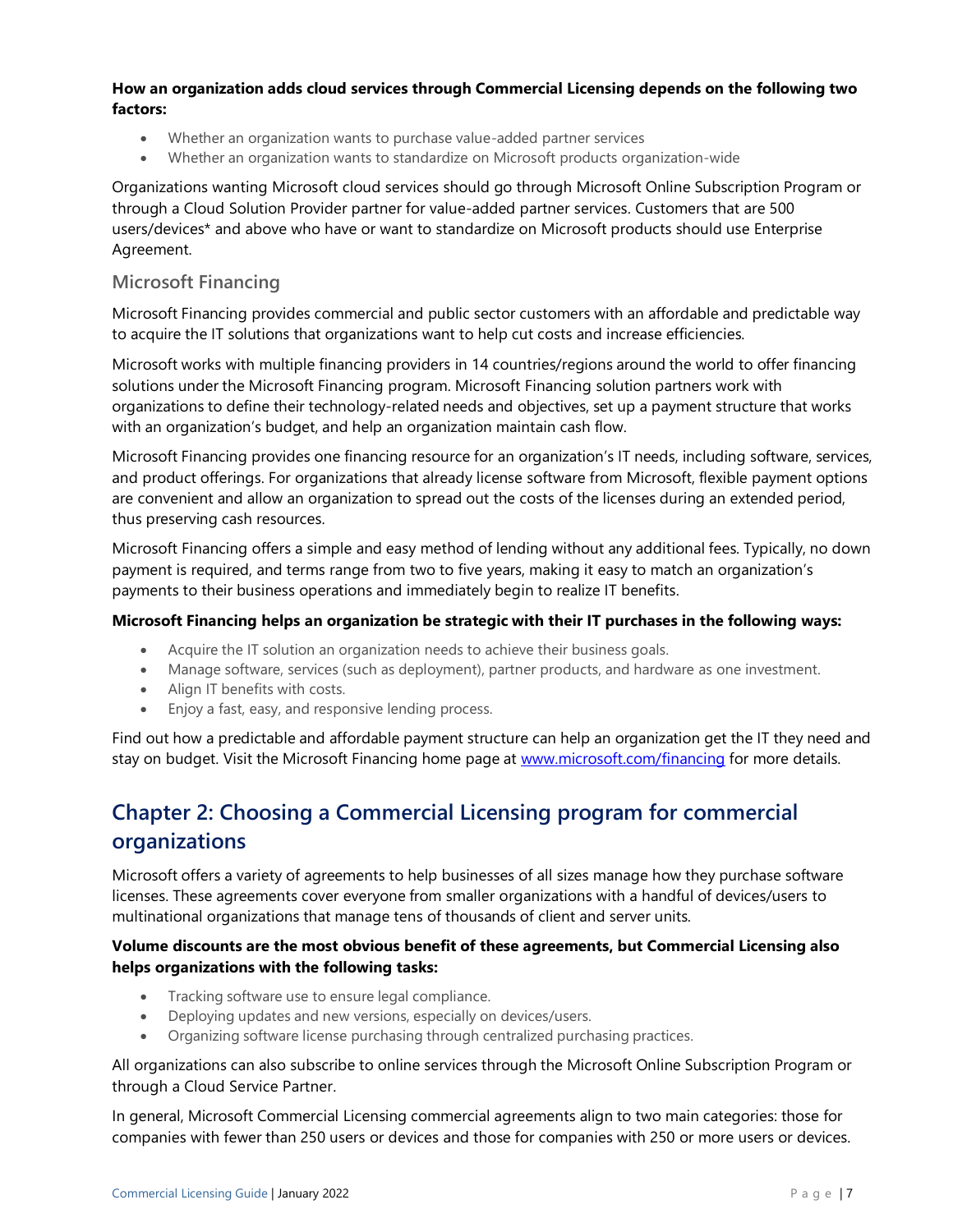For organizations with up to 250 users or devices, the Microsoft Open Value agreements, Open Value and Open Value Subscription, have flexible, low-entry requirements. Open Value agreements offer three choices to meet an organization's specific needs, and they are all available from resellers, solution providers, and online vendors.

For organizations with 500 or more users or devices, Microsoft offers the Microsoft Enterprise Agreement.\* For organizations with 250 or more users or devices, Microsoft offers the Microsoft Products and Services Agreement, Microsoft Open Value, and Open Value Subscription. options are available through Microsoft Licensing Solution Partners (LSPs) and Microsoft Enterprise Software Advisors (ESAs). Both LSPs and ESAs offer flexibility in payment schedules.

*\* The minimum requirement for public sector customers is 250 users/devices. For more information, please see th[e Enterprise](https://download.microsoft.com/download/8/9/A/89A3F8B9-94DE-4956-A56E-F6D2B215D0E6/Enterprise_Agreement_Program_Guide.pdf)  [Agreement program guide.](https://download.microsoft.com/download/8/9/A/89A3F8B9-94DE-4956-A56E-F6D2B215D0E6/Enterprise_Agreement_Program_Guide.pdf)*

# <span id="page-8-0"></span>**Microsoft Open Value Program**

# *Organizations with fewer than 250 users or devices*

Open Value offerings—Open Value and Open Value Subscriptions—are a convenient and simple way for corporate, academic, nonprofit<sup>1</sup>, and government<sup>2</sup> organizations with at least five devices/users to acquire the latest Microsoft technology. These offerings provide volume discounts for a minimal up-front cost and are available broadly through a worldwide partner channel. Although Microsoft Open Value and Open Value Subscriptions are available to any size organization, they are recommended for organizations with fewer than 250 users or devices.

# **The Open Programs offer many benefits, including the following:**

- **Simplicity.** Start using licensed products as soon as an order is placed.
- **Affordability.** Open Value offers flexible payment options so that an organization can stretch their software procurement budgets further than they can with retail license purchase options.
- **Flexibility.** A broad worldwide partner channel ensures that an organization has convenient and fast access to thousands of software titles.
- **Value.** Manage licenses easily and conveniently through the Microsoft Commercial Licensing Service Center.

# <span id="page-8-1"></span>**Microsoft Open Value options**

There are three options available through the Microsoft Open Value: Open Value organization-wide, Open Value non–organization-wide, and Open Value Subscription. All Open Value options require a minimum of five qualified devices.

# <span id="page-8-2"></span>**Open Value**

The Open Value program is a flexible and affordable way to use and manage Microsoft licensed products under a single agreement. The program is a three-year term commitment that includes Software Assurance. The Open Value program has the following options from which to choose.

#### **Organization-wide option**

Open Value organization-wide offers commercial and government organizations additional savings for standardizing all their devices/users, devices/users on one or more Microsoft enterprise product. With this single platform option, an organization can customize their devices/users by choosing separate components, including the desktop operating system, Microsoft Office applications, and Office 365/CAL Suites, plus

<sup>1</sup> Not available for nonprofit organizations in all countries/regions. Check with <sup>a</sup> reseller regarding current availability.

<sup>2</sup> Open Value for Government is an option for government organizations with up to 250 users or devices.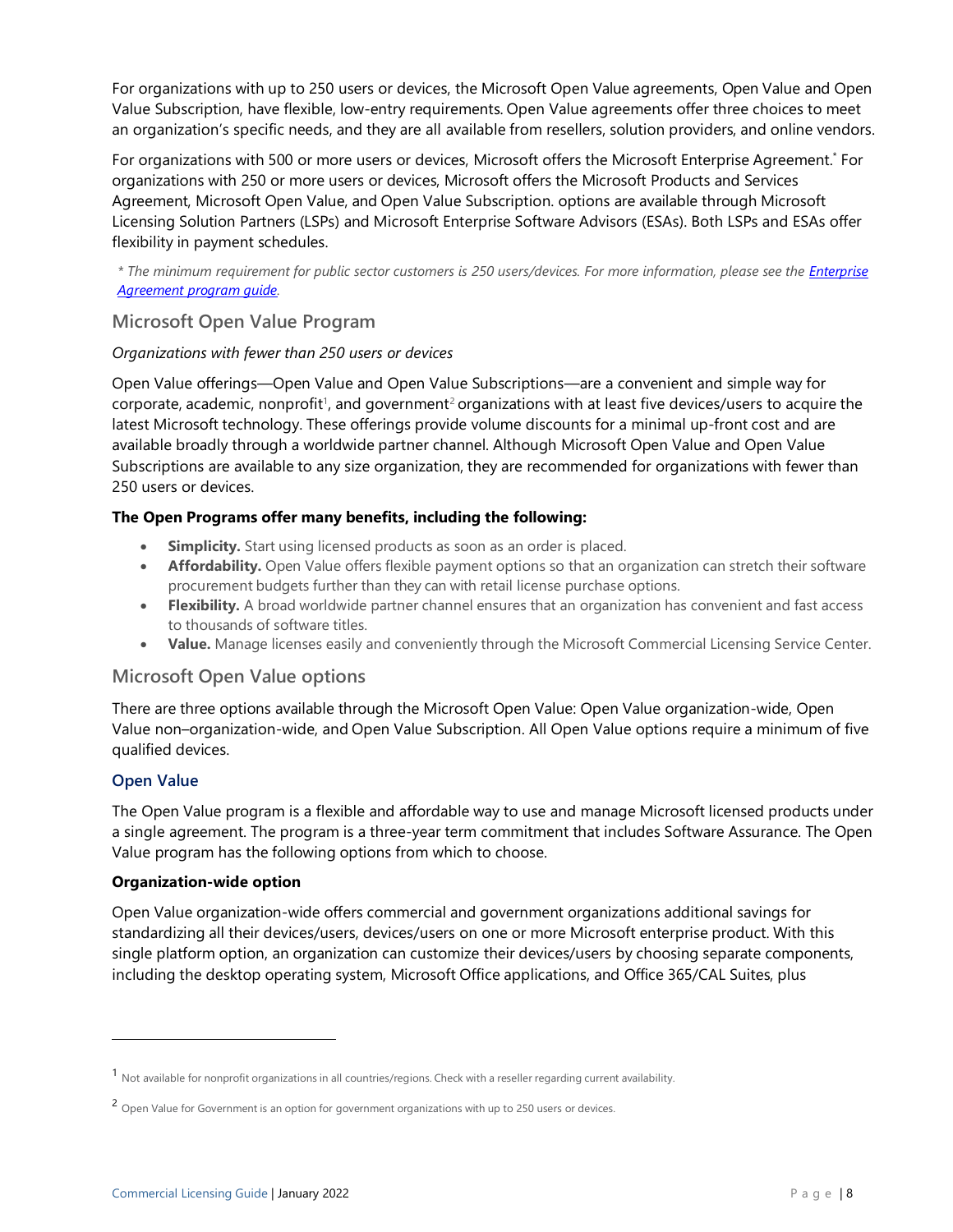additional software products selected in an organization's agreement that include the following platform product options:

- Desktop operating system: Windows Enterprise Upgrade.
- Microsoft Office applications: Microsoft Office Professional Plus and Office 365 Professional Plus.
- CAL Suites: Microsoft Core CAL Suite, Enterprise CAL Suite, Office 365 E1, Office 365 E3, Office 365 E5.

The Open Value organization-wide option includes discounts on organization-wide deployment.

#### **Non-organization-wide option**

If an organization needs licenses for servers or for a limited number of devices/users, they can open a non– organization-wide agreement for any product license purchases.

#### <span id="page-9-0"></span>**Open Value Subscription**

Open Value Subscription offers flexible annual payments tied to the number of devices/users an organization has and the lowest up-front costs.

#### **The benefits include:**

- Additional savings in the first year if an organization has current or previous versions of organization-wide licensed products.
- The option to add the organization-wide licensed products that an organization has selected on new devices/users throughout the year at no additional cost for that year.
- Lower payment through the years as an organization's desktop PC count declines.

Like the organization-wide option, the Subscription option offers the Single-Platform option to standardize desktop PC software across an organization with a customizable platform that allows them to mix and match components.

#### **Platform option**

With both Open Value organization-wide and Open Value Subscription, an organization can choose to standardize desktop PC licensed products across an organization on all three components on the platform (desktop operating systems, Microsoft Office applications, and Office 365/CAL Suites) and receive additional savings. The platform option provides the simplest way to manage desktop PC licenses because an organization does not need to track which version is installed on which desktop PC.

Learn more about Open Value options at [www.microsoft.com/licensing.](http://www.microsoft.com/licensing/licensing-programs/open-license.aspx) 

#### <span id="page-9-1"></span>**Microsoft Enterprise Agreement**

#### *Organizations with 500 or more users or devices*

The Microsoft Enterprise Agreement offers the best value to organizations with 500 or more users or devices*\** (250 users or devices for Government customers) that want a Commercial Licensing program that gives them the flexibility to buy cloud services and software licenses under one three-year agreement.

#### <span id="page-9-2"></span>**Enterprise Agreement key attributes**

At the onset of the agreement, pricing is based on a tiered volume discount structure for commercial organizations, meaning the greater the size of an organization, the less they pay per license. If an organization adds devices or users during their agreement, the per device/user licensing costs remain the same, or may be reduced, given the Enterprise Agreement volume pricing levels during their three-year agreement term. Government organizations have one price level, which is the equivalent of the lowest commercial price level.

All Enterprise Agreements include Software Assurance benefits that an organization can use to plan deployments, ready their users for new software, and support Microsoft products and services.

An organization can spread the cost of their Enterprise Agreement across three annual payments, helping predict future budgets. If they add new users or devices during their Enterprise Agreement, an organization can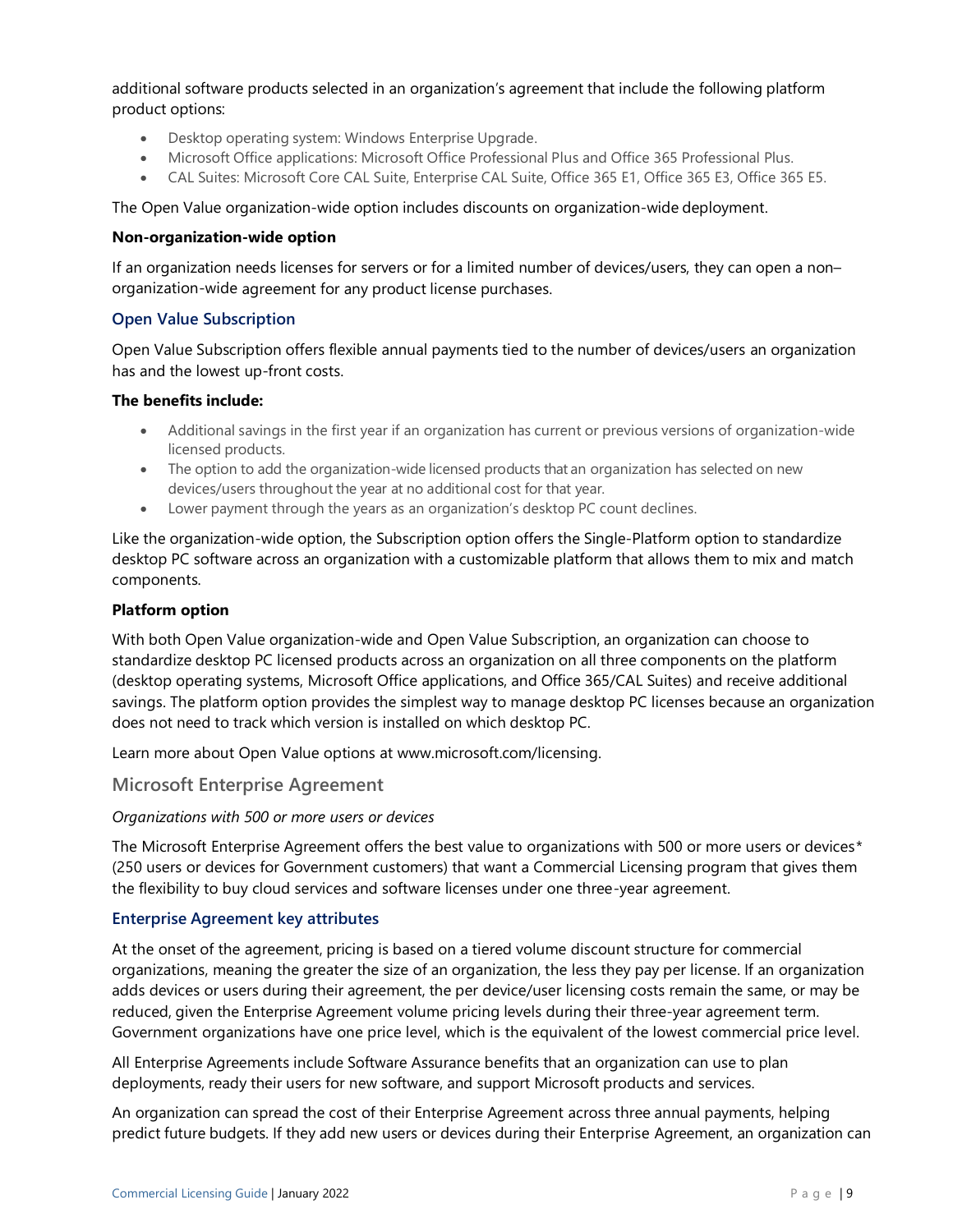equip them with software and services they are already using and then account for these changes once a year, through an annual reconciliation process known as True-up.

An organization can choose to either purchase their software licenses through the Enterprise Agreement or subscribe to licenses through the Enterprise Subscription option, which offers lower short-term costs and the ability to increase or downsize their subscriptions annually.

#### <span id="page-10-0"></span>**Enrollments under the Enterprise Agreement**

#### **Organizations can realize additional savings and benefits when buying the following Enrollments:**

- **Enterprise Enrollment and Enterprise Subscription Enrollment** provides the best pricing per user, per device, or hybrid licensing flexibility, and simplified license management for end-user technologies from Microsoft. In the Enterprise Enrollment, on-premises licenses are generally perpetual; in the Subscription Enrollment, on-premises products are generally licensed on a subscription basis. Online Services are available in both Enrollments.
- **Server and Cloud Enrollment (SCE)** provides the best pricing, cloud-optimized licensing options, and simplified license management when buying one or more server and cloud technologies from Microsoft.

#### <span id="page-10-1"></span>**Enterprise Enrollment**

The Enterprise Enrollment gives an organization the best value when they buy Microsoft end-user technologies on a per-user, per-device, or hybrid basis. It provides a range of benefits, including best pricing and terms, cloud and user-optimized licensing options, and simplified license management, when customers make an organization-wide commitment to Enterprise Products and Enterprise Online Services.

**Tip…**Subscribing to software license coverage through the Enterprise Subscription Agreement can potentially provide financial benefits since companies can treat it as an operational expenditure which may provide tax savings.

## <span id="page-10-2"></span>**Enterprise Products and platforms**

Enterprise Products include on-premises licenses for Microsoft core desktop products, such as Windows Enterprise Upgrade, Office Professional Plus, and the Core and Enterprise Client Access License (CAL) suites. Under the Enterprise Agreement, these must be licensed on an organization-wide basis and can be ordered as individual product components or together as a platform (with an additional discount).

#### **The following Enterprise Products are included in the Professional Desktop Full Platform:**

- Windows Enterprise Upgrade.
- Microsoft Office Professional Plus.
- Core Client Access License Suite.

#### **The following Enterprise Products are included in the Enterprise Desktop:**

- Windows Enterprise Upgrade.
- Microsoft Office Professional Plus.
- Enterprise CAL Suite.

For a complete list of Enterprise Products, refer to the Microsoft Product Terms, available on the Commercial Licensing website at [www.microsoft.com/licensing/terms.](https://www.microsoft.com/licensing/terms)

#### <span id="page-10-3"></span>**Microsoft 365 E3 and E5**

Microsoft 365 is a per user licensing option that includes Office 365, Enterprise Mobility + Security, and Windows 10 Enterprise. Microsoft 365 is available in two options, E3 and E5. Microsoft 365 provides licensing flexibility in a single, per-user SKU, including new cloud-first, on-premises capable licensing rights to use to help subscribers transition from on-premises environments. Microsoft 365 E3 and E5 is available through the Enterprise Agreement (EA), Enterprise Agreement Subscription (EAS), Microsoft Products and Services Agreement (MPSA) for commercial and government customers, and in the Cloud Solution Provider (CSP) program for customers with cloud-only deployments.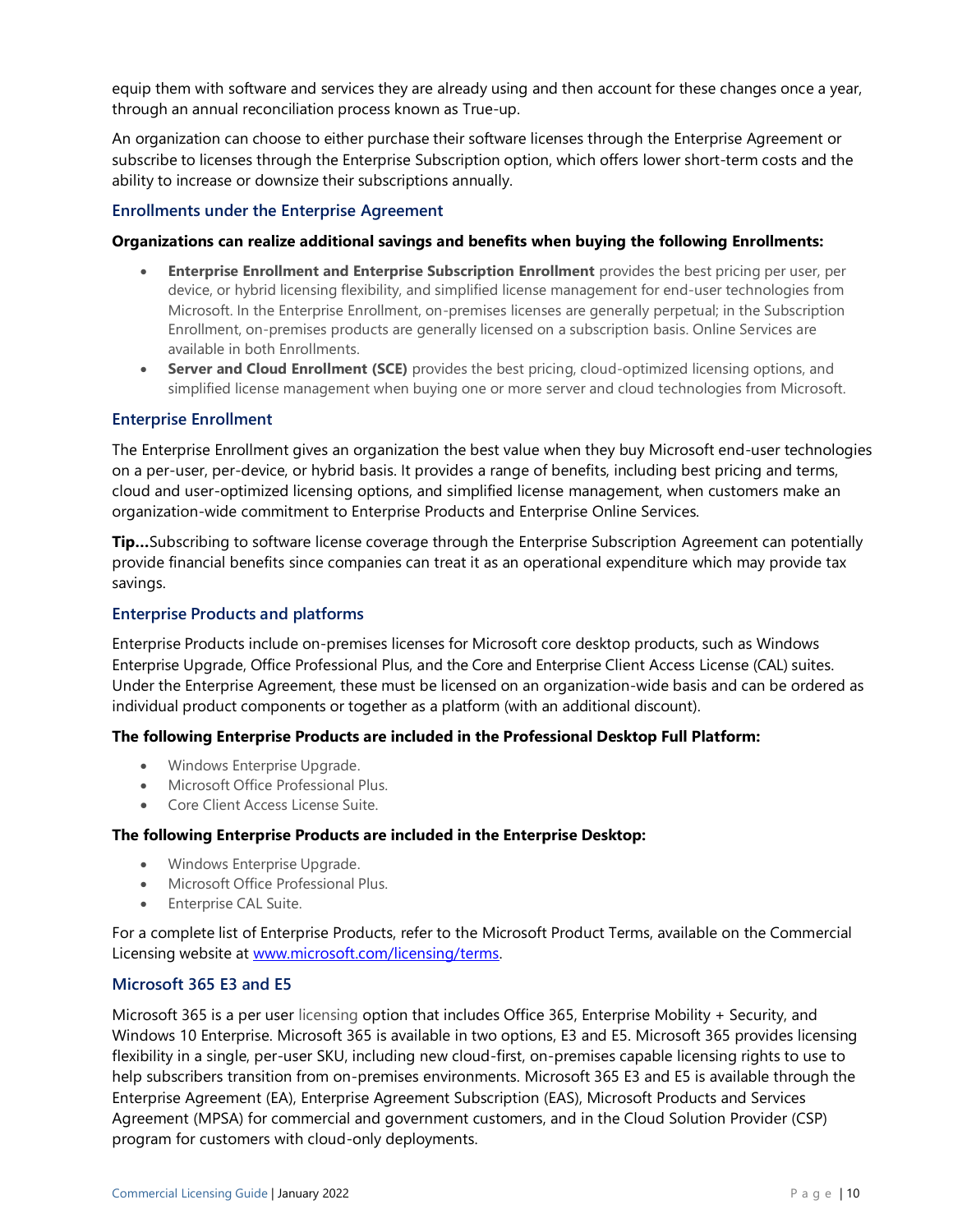# <span id="page-11-0"></span>**How to get Microsoft 365**

Microsoft 365 E3 and E5 is available through the Enterprise Enrollment or Enterprise Subscription Enrollment as a full USL, Add-on license, or an "From SA" USL. Here are the licensing options:

| License                        | Who it's for                                                                                                                                                                                                                                                                                                                                                                                                                                                                                                                                                                                                                                                             | Orderable at                            |
|--------------------------------|--------------------------------------------------------------------------------------------------------------------------------------------------------------------------------------------------------------------------------------------------------------------------------------------------------------------------------------------------------------------------------------------------------------------------------------------------------------------------------------------------------------------------------------------------------------------------------------------------------------------------------------------------------------------------|-----------------------------------------|
| <b>Microsoft 365 Full USL</b>  | • New EA/EAS customers who want to license the Enterprise<br>Platform as cloud services on a per user basis<br>• Existing EA/EAS customers who:<br>• Are not currently licensed for Office Professional Plus,<br>CAL Suites, and Windows 10 Enterprise (Enterprise<br>Platform) and want to license it as cloud services on a<br>per user basis; or<br>• Want to license net new users for the Enterprise<br>Platform as cloud services on a per user basis<br>Note: Alternatively, these customers may buy Licenses and<br>Software Assurance (L+SA) for Office Professional Plus, CAL<br>Suites, and Windows Enterprise Upgrade, and then add<br>Microsoft 365 Add-on. | Mid-term, anniversary, or<br>renewal    |
| Microsoft 365 Add-on           | Existing EA/EAS customers who:<br>• Are currently paying for Licenses and Software Assurance<br>(L+SA) for Office Professional Plus, CAL Suites, and<br>Windows 10 Enterprise (Enterprise Platform), and<br>• Want to license some or all existing users for the<br>Enterprise Platform as cloud services on a per user basis<br>before renewal, or<br>Want to maintain on-premises use rights for existing and new<br>users for the Enterprise Platform                                                                                                                                                                                                                 | Mid-term, anniversary, or<br>renewal    |
| Microsoft 365 "From<br>SA" USL | Existing EA/EAS customers who:<br>• Have fully paid licenses for Office Professional Plus, CAL<br>Suites, and Windows Enterprise Upgrade (Enterprise<br>Platform), and<br>• Are currently paying for Software Assurance only, and<br>Want to license existing users for the Enterprise Platform as<br>cloud services on a per user basis                                                                                                                                                                                                                                                                                                                                 | Renewal (recommended)<br>or anniversary |

#### <span id="page-11-1"></span>**Additional Products**

A broad selection of Microsoft products and services are available as Additional Products. These may be added initially, or at any point during the term of an Enterprise Agreement, allowing an organization to more easily build and maintain departments or divisions with specific needs and still enjoy volume pricing advantages and an annualized payment option. Additional Products can include device-based licenses, user-based licenses, cloud services, and other licenses that support an IT environment, such as CALs.

For Additional Products acquired at signing, an organization has the option to spread payments over three years. Spreading out the cost of software licenses over three years can help an organization refocus critical IT budget and provide budget predictability. Any Additional Products that are included at signing have set pricing for the annual True-up reconciliation process.

Examples of software products available as Additional Products include Office Visio, Office Project, Windows Server, and Exchange Server. For a complete list of Additional Products, refer to the Microsoft Product Terms, available on the Commercial Licensing website at [www.microsoft.com/licensing/terms.](https://www.microsoft.com/licensing/terms)

#### <span id="page-11-2"></span>**Server and Cloud Enrollment**

The Server and Cloud Enrollment is an enrollment under the Enterprise Agreement. For customers that commit to standardizing broadly on Microsoft server and cloud technologies, the SCE provides a range of benefits, including new cloud-optimized licensing options, simplified license management, and the best pricing and terms. Additional benefits are also available, such as full cloud management and unlimited support.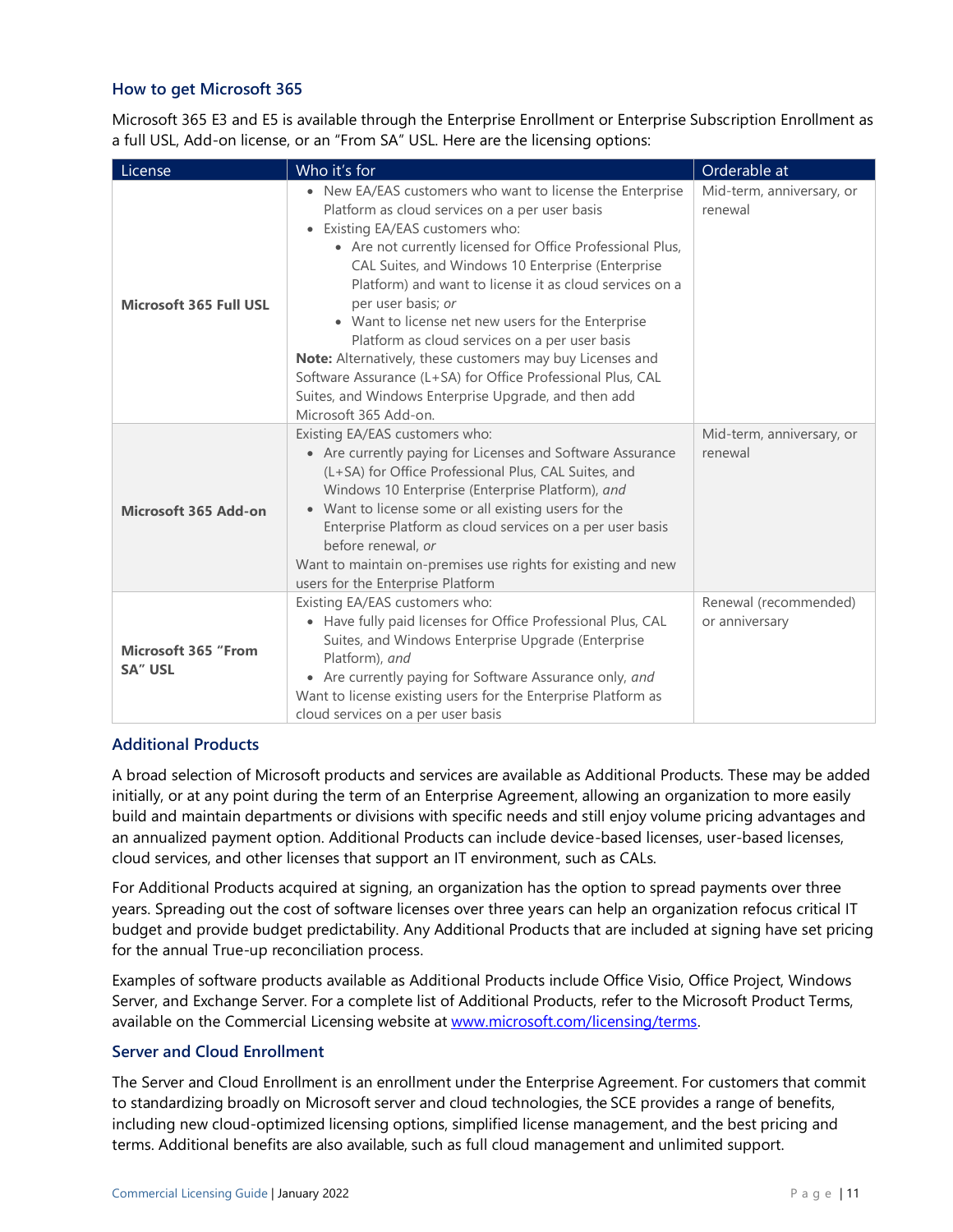#### **How the Server and Cloud Enrollment works:**

- 1. Select from *one or more* of the available components to enroll in:
	- Core Infrastructure (Windows Server and System Center).
	- Application Platform (SQL Server, BizTalk Server, and SharePoint Server).
	- Developer Platform (Visual Studio).
	- Microsoft Azure.
- 2. Identify the installed base for each component in which an organization is enrolled. The installed base includes:
	- Any existing licenses deployed with Software Assurance.
	- Any existing licenses deployed without Software Assurance.
	- New licenses that are being purchased at signing.
- 3. Ensure full Software Assurance coverage. The SCE requires full Software Assurance coverage of an organization's installed base. This can be achieved by:
	- Renewing Software Assurance on existing licenses current with Software Assurance.
	- Adding Subscription SKUs or new Licenses and Software Assurance for existing deployments that are not current with Software Assurance.
- 4. Ensure full System Center coverage for Windows Server.
	- The SCE requires full System Center coverage for Windows Server. This means an entire Windows Server installed base must also be licensed with System Center.

#### **After enrolling in the Server and Cloud Enrollment, an organization receives benefits, including:**

- The ability to run the latest version of all products enrolled.
- Subscription licensing options.
- Full cloud management benefit when enrolling into the Core Infrastructure component.
- Unlimited Support for qualifying customers.

#### <span id="page-12-0"></span>**Agreement structure and details**

The Enterprise Agreement structure offers greater flexibility for enrolled affiliates located in different countries and regions. Purchasing is independent yet consolidated under one master program.

#### **The Enterprise Agreement structure includes the following three components:**

- **The Microsoft Business and Services Agreement** is required. This is a master agreement that defines contract terms common to Microsoft licensing, service, and support agreements. The customer signs the Microsoft Business and Services Agreement only once with or prior to the Enterprise Agreement.
- **The Enterprise Agreement** defines the terms for Enterprise and Additional Product license acquisitions, subsequent orders, True-ups, and perpetual use rights.
- **An Enrollment (Enterprise, Enterprise Subscription, or Server and Cloud)** establishes the basic information an organization can use to buy product licenses under the Enterprise Agreement. It defines purchase details like the term of the licensing arrangement, products, subsidiaries, language options, and Enterprise Subscription Agreement (or Licensing Solutions Partner, where applicable).

#### <span id="page-12-1"></span>**Terms**

Each Enrollment has a three-year term during which all the terms and prices of products covered in the initial order remain consistent. This means an organization can plan and budget for software license purchases up to three years in advance, reducing annual budget restrictions and easing fiscal year spending challenges. Each enrollment also has the option for a three-year renewal term.

#### <span id="page-12-2"></span>**Extended payment terms**

With Extended Payment Terms from Microsoft, an organization can pay for their Enterprise Agreement on a monthly, quarterly, bi-annually, or custom payment plan. Extended Payment Terms are automatically offered to all corporate Enterprise Agreement customers (subject to credit approval).

#### **The benefits to Extended Payment Terms include the following:**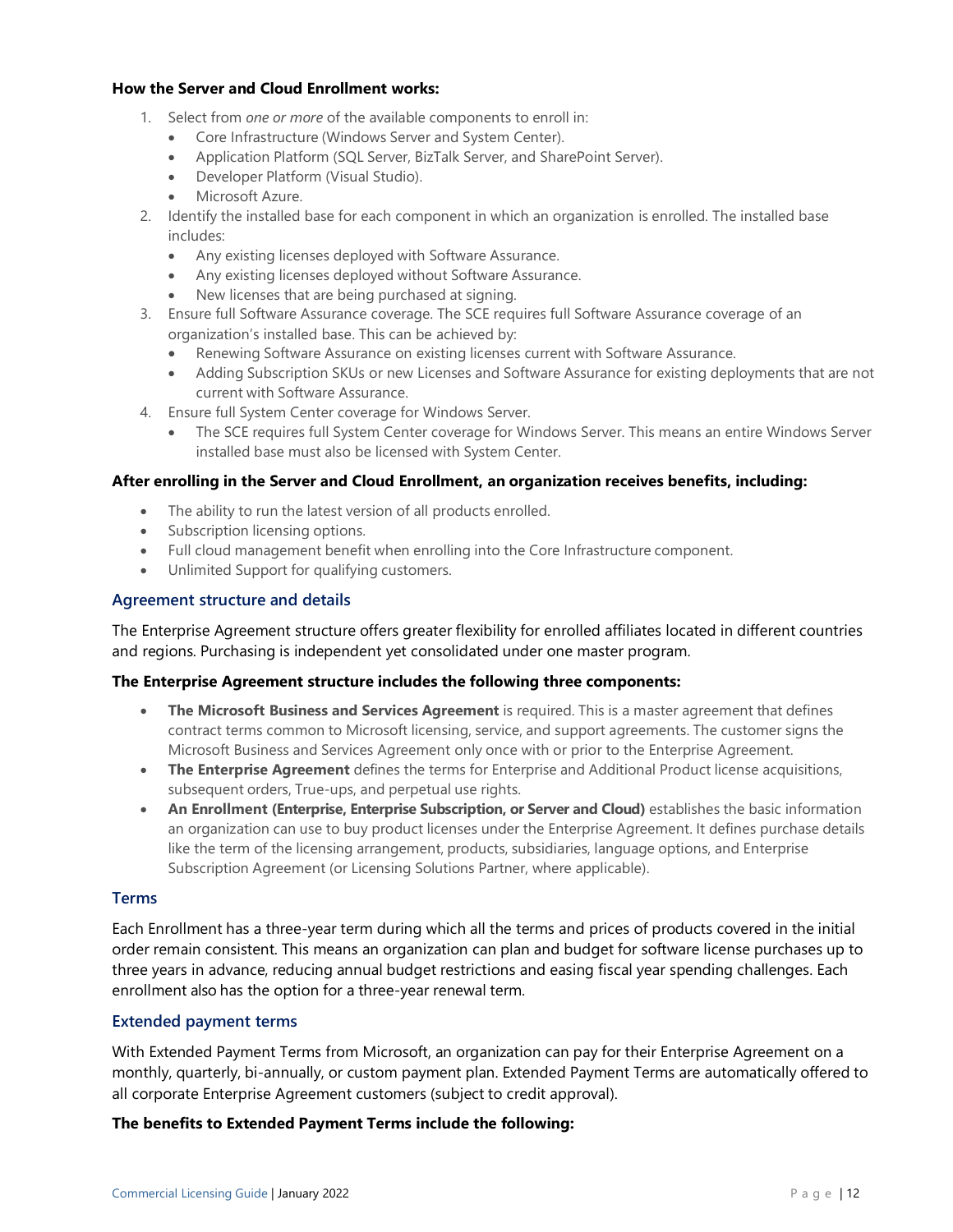- **Greater flexibility and choice.** Benefit from more flexible payment terms (monthly, quarterly, bi-annual, or customized) without having a specific arrangement with Microsoft.
- **A quick and simple process.** Extended Payment Terms are activated through a simple and short amendment to an existing Enterprise Agreement.
- **Ease of access.** Because the Extended Payment Terms option is embedded into the Enterprise Agreement, an organization can choose from a range of payment terms, per their needs when they buy.
- **The ability to get more value.** Payments can be structured to fit an organization's budget cycles, so they can afford a more comprehensive solution today and pay for it over time.

#### <span id="page-13-0"></span>**Price protection**

The price protection feature of the Enterprise Agreement provides a predictable price an organization can use to forecast technology costs up to three years in advance. When an organization orders a product in the Enterprise Agreement, the pricing for future orders of that product is determined to be protecting them from unanticipated price increases, making it easier to stay within their software license budget during the Enrollment term.

#### <span id="page-13-1"></span>**True-up and License Reservation**

During the time of enrollment in the Enterprise Agreement, an organization's business will likely grow, and they will add devices, users, software, and services. When adding devices, users, software, or services to an Enterprise Agreement, an organization can immediately use the same software or services included at the beginning of the enrollment term. They report devices, users, software, or services through an annual process called a True-up order (or License Reservation for online services).

True-up orders and License Reservation consolidate orders for additional quantities that are deployed during the year under one order annually (including the third year before any renewal). An organization can also trueup multiple times throughout the year as an added benefit in managing costs.

This feature is in addition to the annual True-up required each year. The annual True-up feature helps reduce time and expense by consolidating the report of multiple additional software use under one purchase order. If an organization does not add anything during the year, an update statement is reported to alert Microsoft not to expect a True-up order.

#### <span id="page-13-2"></span>**Step-up Licenses**

With the Software Assurance Step-up benefit, an organization can upgrade to a higher product edition without incurring the full cost of the higher edition. For further details, please refer to the Enterprise Agreement Program Guide*,* available from the Commercial Licensing website at [www.microsoft.com/licensing/licensing](https://www.microsoft.com/licensing/licensing-programs/enterprise)[programs/enterprise.](https://www.microsoft.com/licensing/licensing-programs/enterprise)

#### <span id="page-13-3"></span>**How to determine on-premises price levels**

The total quantity of Qualified User and Devices that are licensed when an organization enrolls in the Enterprise Agreement determines the price level for Enterprise Products and any Additional Products licensed under the corresponding product pool.

Generally, Qualified Devices include the personal desktop computers, laptops, mobile phones, tablets, and similar devices that are used by, or for the benefit of, an enterprise.

Qualified Devices do not include any computers dedicated to run only line-of-business software or any system running an embedded operating system. Qualified Users are generally persons who use Qualified Devices or who accesses the resources of the company's server software or online services.

As part of enrollment, an organization is responsible for reporting the number of Qualified Users and Devices in their organization. This number is the quantity an organization indicates on the initial order at signing, along with any additional users or devices added throughout the term of their enrollment, which would be covered by submitting the annual True-up order.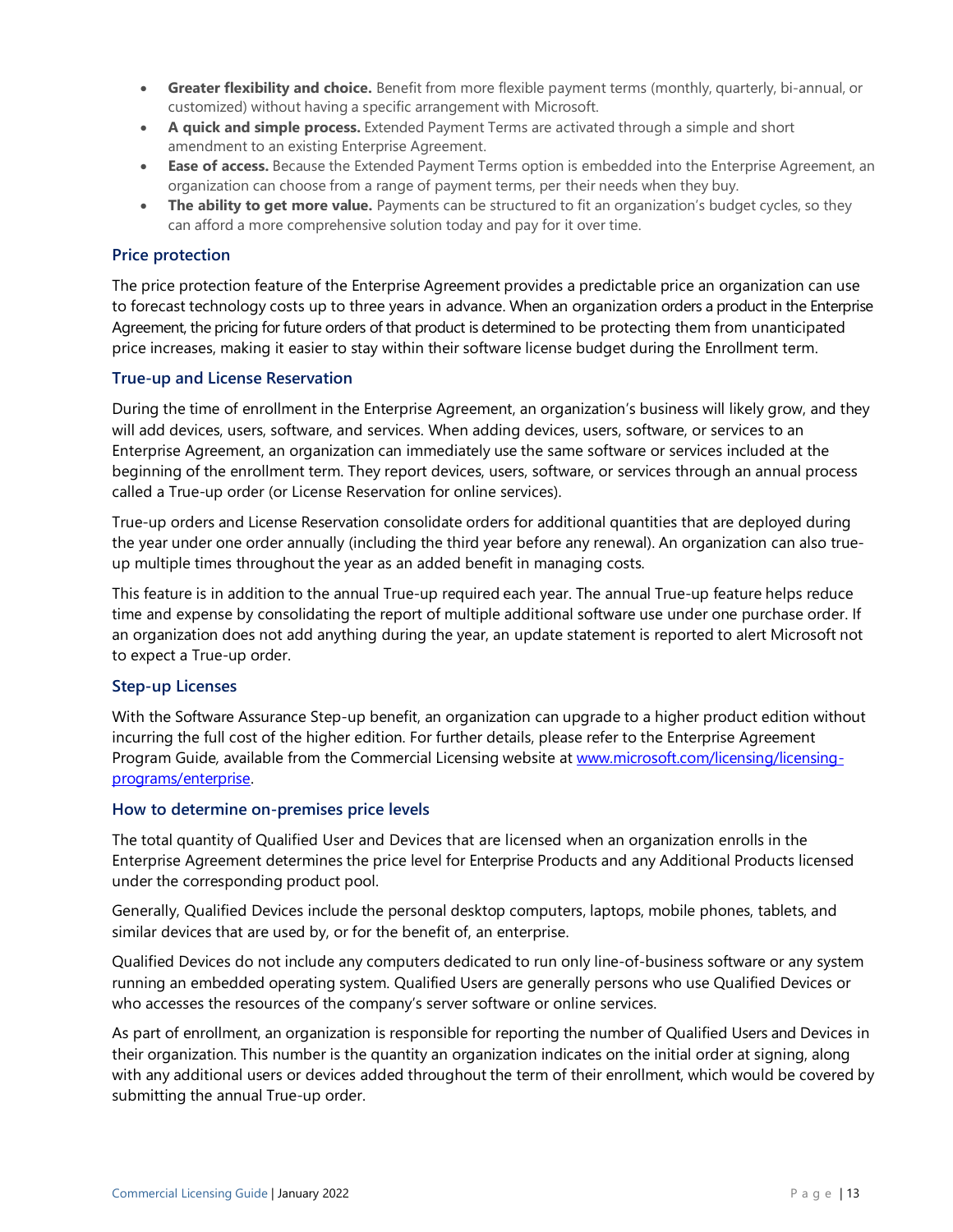Customers who sign an Enterprise Agreement enrollment are referred to as Enrolled Affiliates, and customers can elect to include affiliated legal entities under their enrollment. Each enterprise must consist of entire legal entities, not partial entities such as departments, divisions, or business units. Each affiliate must be entirely included or entirely excluded from the count.

**For commercial customers, price levels for Enterprise Products are determined using the following table:**

| <b>Price level</b> | Users and/or Devices |
|--------------------|----------------------|
|                    | 2.399 or fewer       |
| B                  | 2,400-5,999          |
|                    | 6,000-14,999         |
|                    | 15,000 or more       |

Qualifying Government customers receive Level D pricing.

When new customers license one or two of the components listed below, they receive a 15 percent discount off the price they would have paid when licensing through a Select Plus agreement.

# **Renewing customers receive a five percent discount on their Software Assurance renewal:**

- Windows Enterprise Upgrade.
- Microsoft Office Professional Plus.
- Core CAL Suite or Enterprise CAL Suite.

New customers who enroll in the full Professional or Enterprise Platform (the Windows Enterprise operating system upgrade, Office Professional Plus, and Core CAL Suite or Enterprise CAL Suite) can receive an additional 15 percent platform discount on top of their already discounted Enterprise software Product purchase. Renewing customers also receive an additional five percent discount on Software Assurance.

# <span id="page-14-0"></span>**Microsoft Online Services**

Keeping pace with the expanding array of Microsoft cloud services, the Enterprise Agreement also gives the flexibility to choose among on-premises software and online services to best suit user needs and help optimize an organization's technology spend.

Microsoft delivers a comprehensive set of cloud services and enterprise applications for user productivity, customer management, communication services, and custom business applications. Microsoft cloud services include Microsoft 365, Office 365, Enterprise Mobility and Security Suite, Azure, and Dynamics 365.

# <span id="page-14-1"></span>**Enterprise Online Services**

An Enterprise Online service is an online service that satisfies organization-wide licensing commitments and counts toward establishing volume price levels.

With the Enterprise Agreement, an organization can move their on-premises licenses to eligible online services during the life of the Enterprise Agreement or at renewal and maintain or increase their Enterprise Agreement commitment. An organization-wide commitment for Enterprise Products can be satisfied with a mix of Enterprise Products and Enterprise Online Services. Mid-term, an organization can also add Enterprise Online Services for existing users with an Add-on license; Add-ons offer discounted access to online services based on existing on-premises Software Assurance commitment.

# <span id="page-14-2"></span>**Additional Online Services**

With an Enterprise Agreement, an organization can also license the full breadth of Microsoft online services

Additional Online Services do not satisfy the coverage requirement. Some Additional Online Services are delivered as per-user subscriptions (for example, Dynamics 365), while others, like Microsoft Azure, rely on a pay-as-you-go service model.

Contact a Microsoft account representative or preferred reseller to learn more.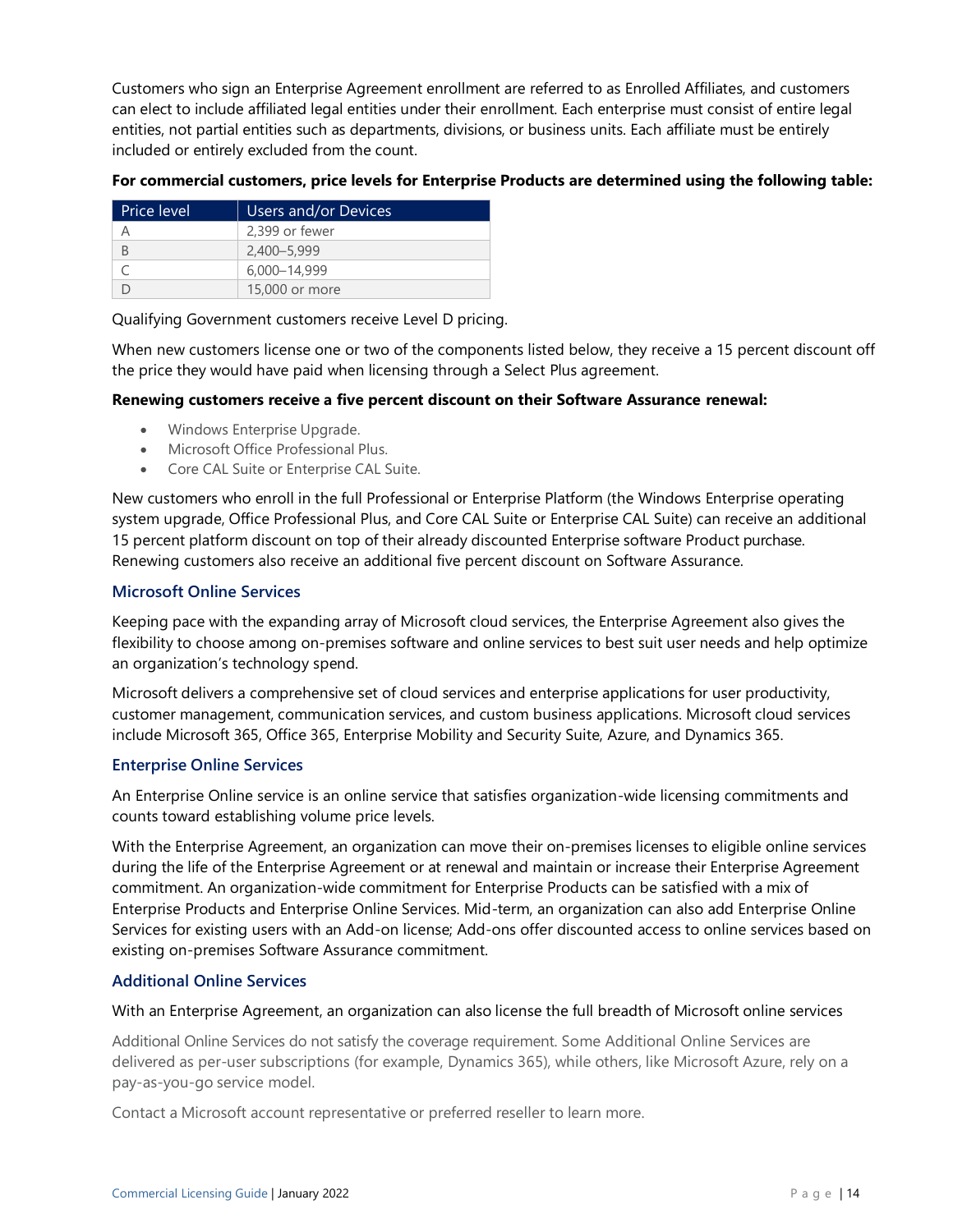# <span id="page-15-0"></span>**Microsoft Products and Services Agreement**

#### *Commercial, Government and Academic organizations with 500 or more users or devices*

The Microsoft Products and Services Agreement is a single agreement for transactional purchases of Online Services, software, and Software Assurance (an optional purchase) across an organization. Organizations can save time and money by combining points from purchases organization-wide for the best price level, reducing the administrative overhead associated with managing multiple agreements. Suited for organizations with 500 or more users or devices, the MPSA is the best option for transactional purchases of Software and Online Services.

#### **With the Microsoft Products and Services Agreement, an organization gets:**

- A single agreement with integrated purchasing for software, Software Assurance, and Online Services. The organization decides how and when they license Software and Online Services across their organization.
- More flexible purchasing options with Purchasing Accounts to establish a custom purchasing structure, so an organization has greater control of how to purchase.
- The flexibility to choose a mix of software and Online Services and combine those purchases for the best possible discount.
- The ability to provision and subscribe to Microsoft Online Services for any number of users as needed, so an organization can flexibly and gradually migrate users and applications to the cloud.
- The option to purchase Software Assurance which includes unique technologies, services and use rights to help organizations deploy, manage, and use Microsoft products more efficiently.
- Access to the self-service Microsoft Business Center that consolidates purchases into a single view, making it easier to manage assets.

#### <span id="page-15-1"></span>**The agreement**

The Microsoft Products and Services Agreement is the foundational agreement that consolidates common terms and conditions from standard contracts into a single, non-expiring agreement for all organizations. The Microsoft Products and Services Agreement allows multiple "account types," such as commercial, academic, and government, to exist under a single agreement.

By consolidating licensing into a single, non-expiring agreement, organizations can save time and resources spent on purchasing and asset management. The simplified agreement also shortens agreement processing times, so they can get started using products and services faster.

#### <span id="page-15-2"></span>**Purchasing Accounts**

An organization can register one or more Purchasing Accounts with the Microsoft Products and Services Agreement. Each Purchasing Account is enrolled as a buying entity for the organization. An organization can name the Purchasing Account whatever they choose, and it can include any part of an organization, such as an affiliate, department, division, or other internal group, depending on how they want to structure purchasing for their organization. Although Purchasing Accounts are separate buying entities, they are all tied to an organization's Microsoft Products and Services Agreement through the legal entity that is registering the accounts.

Accurately managing an entire license portfolio is easier than ever. An organization can view and manage purchases by individual Purchasing Accounts, legal entities, account types, or by the entire organization. Manage "accounts" rather than agreements because an organization has one buying relationship with Microsoft and one agreement with an organizational view. Organizations can also work with multiple Microsoft partners under a single Purchasing Account for their transactional purchases.

#### <span id="page-15-3"></span>**The Agreement Administrator**

For each Microsoft Products and Services Agreement, one Purchasing Account is designated as the Agreement Administrator. This gives the Agreement Administrator an all-up view of all assets in an organization and a single source for managing accounts.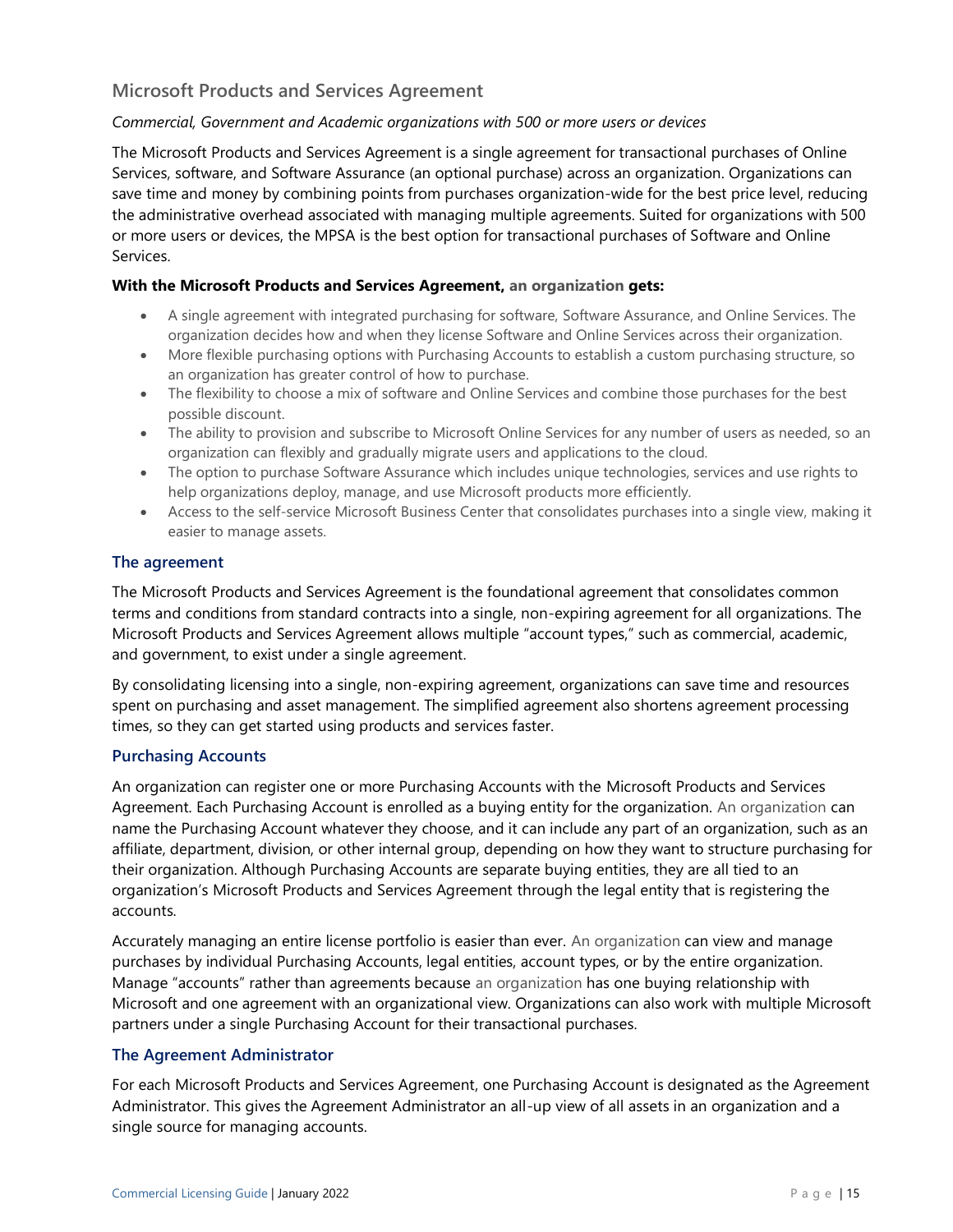#### **The Agreement Administrator account:**

- Is provided a full-asset view across all accounts.
- Is notified when a Purchasing Account is associated to a Microsoft Products and Services Agreement.
- Has the right to terminate the association of any accounts to the Microsoft Products and Services Agreement.
- Has the right to terminate the Microsoft Products and Services Agreement itself.

#### <span id="page-16-0"></span>**Establishing price levels for commercial organizations**

The Microsoft Products and Services Agreement categorizes software products into three distinct product pools with tiered price levels: applications, systems, and servers. The price level for each pool is based on purchase volume, which earns product points with automatically tiered discount levels.

#### <span id="page-16-1"></span>**Microsoft Business Center**

The Microsoft Business Center is used to manage products and services acquired through the Microsoft Products and Services Agreement. Through the Microsoft Business Center, an organization can also purchase and assign Microsoft Online Services and manage Software Assurance benefits across the entire organization, quickly and accurately. Enhanced online self-service tools give better management capabilities by making it easier for an organization to access all the information they need about their assets through a single portal.

#### **The Microsoft Business Center:**

- Provides a clear view of Microsoft Products and Services Agreement purchases and Software Assurance benefits, with easy-to-find information and data shared among an organization, their partner, and Microsoft.
- Makes it easier to find information quickly by using new search functionality for product catalogs.
- Gives easy access to both standard and customized versions of various reports.
- Allows self-provisioning of Microsoft Online Services seats for immediate access in real time for an organization through an easy-to-use interface.
- Simplifies how to understand, manage, and use Software Assurance benefits.

# <span id="page-16-2"></span>**Comparing Commercial Licensing programs**

To gain a deeper understanding of the different licensing agreement options available to non-governmental customers, please visit the following document link:

• [Microsoft licensing agreements comparison for commercial organizations](https://download.microsoft.com/download/1/F/5/1F5357DD-F7C8-4CC8-8C5F-7F6B1569ECF0/Transactional_Licensing_Comparison_Chart.pdf)

For academic organizations, the different licensing agreement options are described in this document link:

• [Microsoft licensing agreements comparison for academic organizations](https://download.microsoft.com/download/3/9/0/39090891-52ff-46ec-aa21-57bbe61981aa/Volume_Licensing_Comparison_Academic_and_Partner.pdf)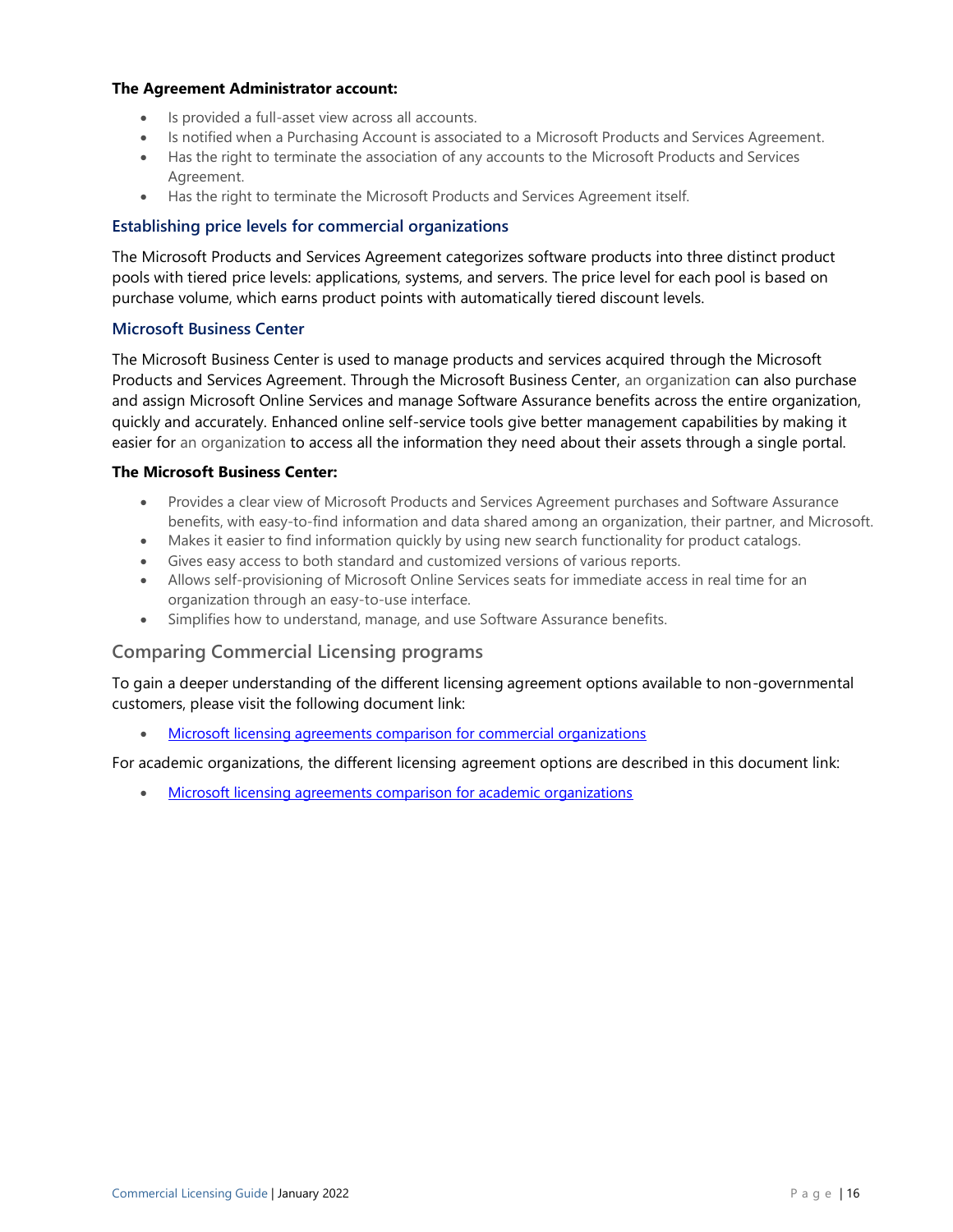# <span id="page-17-0"></span>**Taking the next step**

• Commercial Licensing experts, including Microsoft representatives and partners or an authorized reseller nearby, can provide guidance and insight about how to acquire or renew Microsoft volume licenses.

#### **United States and Canada**

- Find a Microsoft solution provider partner at https://www.microsoft.com/en-us/solution-providers.
- Call toll-free (800) 426-9400 in the United States, or (877) 568-2495 in Canada.

#### **Worldwide**

• Find Commercial Licensing contacts for a country or region at [www.microsoft.com/licensing/worldwide.](https://www.microsoft.com/licensing/worldwide)

# <span id="page-17-1"></span>**Chapter 3: Choosing a Commercial Licensing program for a government organization**

*These programs are for eligible government organizations that want to acquire software licenses and achieve volume discounts.*

Microsoft Commercial Licensing offers agreements that can meet the needs of an eligible government organization. Flexible and affordable licensing solutions are tailored to an organization's size and purchasing preference so they can find the best agreement for their organization and manage their licenses with ease.

With Commercial Licensing pricing, an organization can control spending and serve citizens with solutions built on Microsoft technology. The eligibility requirements depend on locale and can be found at [www.microsoftvolumelicensing.com/DocumentSearch.aspx.](https://www.microsoftvolumelicensing.com/DocumentSearch.aspx)

#### <span id="page-17-2"></span>**Worldwide government licensing**

Eligible government organizations receive special government pricing with one price level. Customers should contact a Microsoft subsidiary or partner for pricing information.

## <span id="page-17-3"></span>**United States government licensing**

In the United States (US), Commercial Licensing agreements are available for state, local, regional, and federal government agencies.

#### <span id="page-17-4"></span>**US federal civilian agencies**

Microsoft offers preferred pricing to US federal civilian agencies through various resellers and contracting vehicles, such as General Services Administration (GSA) Schedules and Microsoft Commercial Licensing agreements.

It is likely that an agency has a Microsoft Commercial Licensing agreement—such as a Microsoft Enterprise Agreement—in place with one of the Microsoft Authorized Government Resellers, so an organization can license software directly from the designated reseller.

To learn more about programs for US federal government departments and agencies, visit [www.microsoft.com/industry/government/.](https://www.microsoft.com/industry/government/)

#### <span id="page-17-5"></span>**State, local, and regional organizations**

Most states in the United States have at least one active Microsoft Commercial Licensing agreement. If an organization licenses Microsoft software for a state or local government agency, they are probably eligible to use an existing agreement to acquire the licenses that they need at the best possible prices.

With the variety of agreement types offered by Microsoft Commercial Licensing, an organization can tailor their choice to their organization's size and purchasing preference. Microsoft also offers the ability to purchase online services through most volume licensing agreements for government organizations.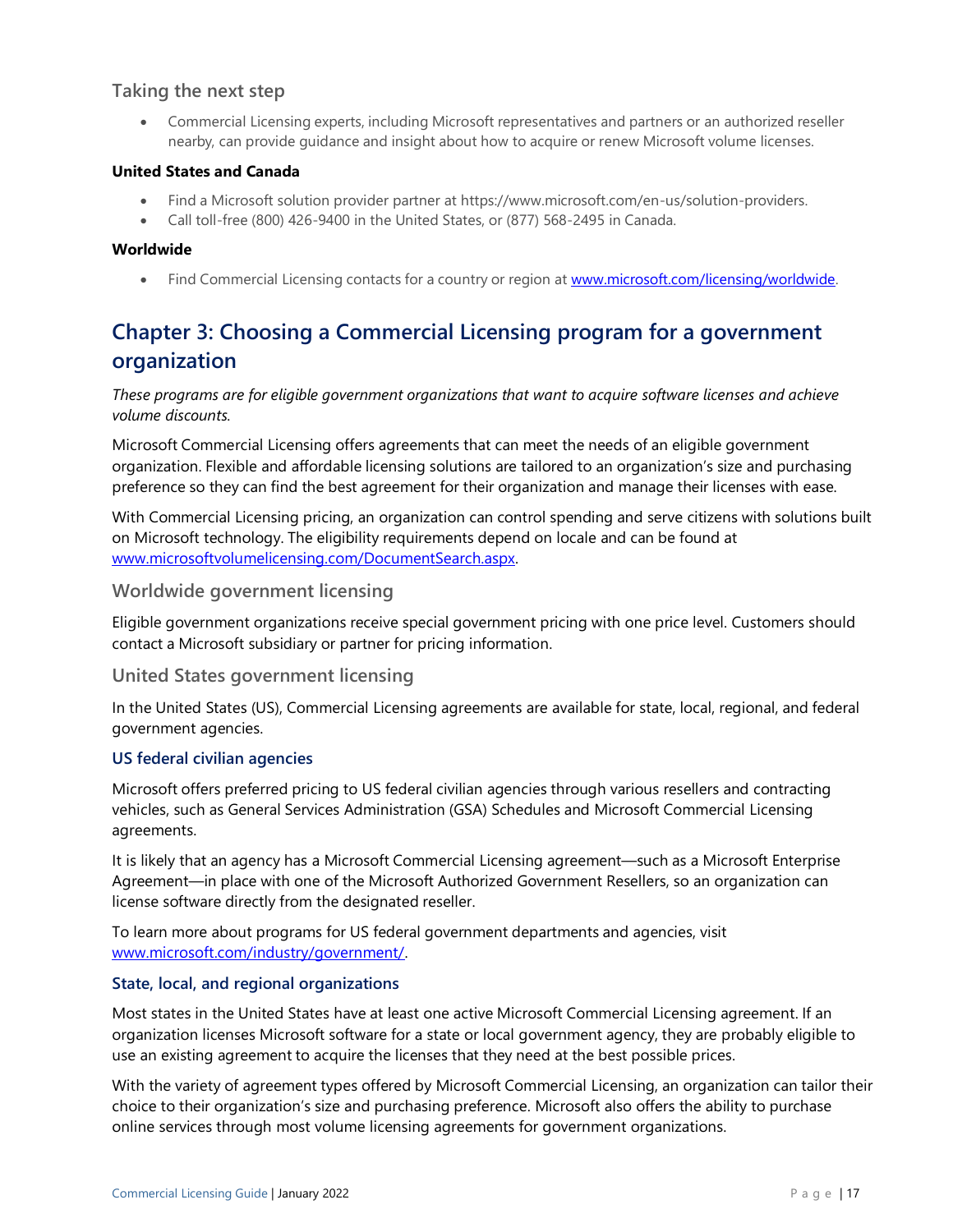#### **The following are the options for eligible government organizations:**

- **Microsoft Enterprise Agreement for Government.** If a state has a Microsoft Enterprise Agreement, an agency can save up to 25 percent compared to other licensing programs. They need only 250 users or devices to qualify. Enterprise Subscription Agreement offers the same benefits with subscription-based licensing.
- **Microsoft Products and Services Agreement for Government.** The Microsoft Products and Services Agreement consolidates purchases into one simplified agreement with purchasing for Online Services and software. The Purchasing Account structure gives an organization flexible purchasing options and more control of how to purchase. Software Assurance is optional.
- **Microsoft Open Value for Government.** Open Value for Government is for small and midsize organizations that want simplified license management, predictable software costs, better control over their software expenditure, and spread payments.
- **Microsoft Open Value Subscription for Government.** To align more closely with government organization procurement requirements, a one-year Open Value Subscription option is available, giving government organizations the flexibility to choose from a one-year or three-year term.

[Learn](https://docs.microsoft.com/learn/) more about Microsoft for government at [www.microsoft.com/industry/government/.](https://www.microsoft.com/industry/government/)

# <span id="page-18-0"></span>**Choosing the right option**

A variety of programs can be tailored to the size and purchasing preference of an organization.

#### <span id="page-18-1"></span>**Small and midsize government organizations**

For small and midsize government organizations, Microsoft Commercial Licensing has two options that offer flexibility and are sized right for an organization's needs and procurement procedures: Open Value for Government and Open Value Subscription for Government.

To align with government organization procurement requirements, a one-year Open Value Subscription option is available with Open Value Subscription for Government. This option gives government organizations the flexibility to choose from a one-year or three-year term.

| Program                                        | <b>Description</b>                                                                                                                                                                                                                                                                                                        |
|------------------------------------------------|---------------------------------------------------------------------------------------------------------------------------------------------------------------------------------------------------------------------------------------------------------------------------------------------------------------------------|
| <b>Open Value for Government*</b>              | Offers simplified license management, predictable software costs, and<br>spread payments. Software Assurance is included.                                                                                                                                                                                                 |
| <b>Open Value Subscription for Government*</b> | Get the same benefits as Open Value for Government with lower up-<br>front costs. This program provides access to Microsoft software licenses<br>for the term of the agreement through subscription-based licensing. A<br>one-year Open Value Subscription option is also available for eligible<br>government customers. |

*\*Not available in some countries/regions. Contact a reseller to check current availability.*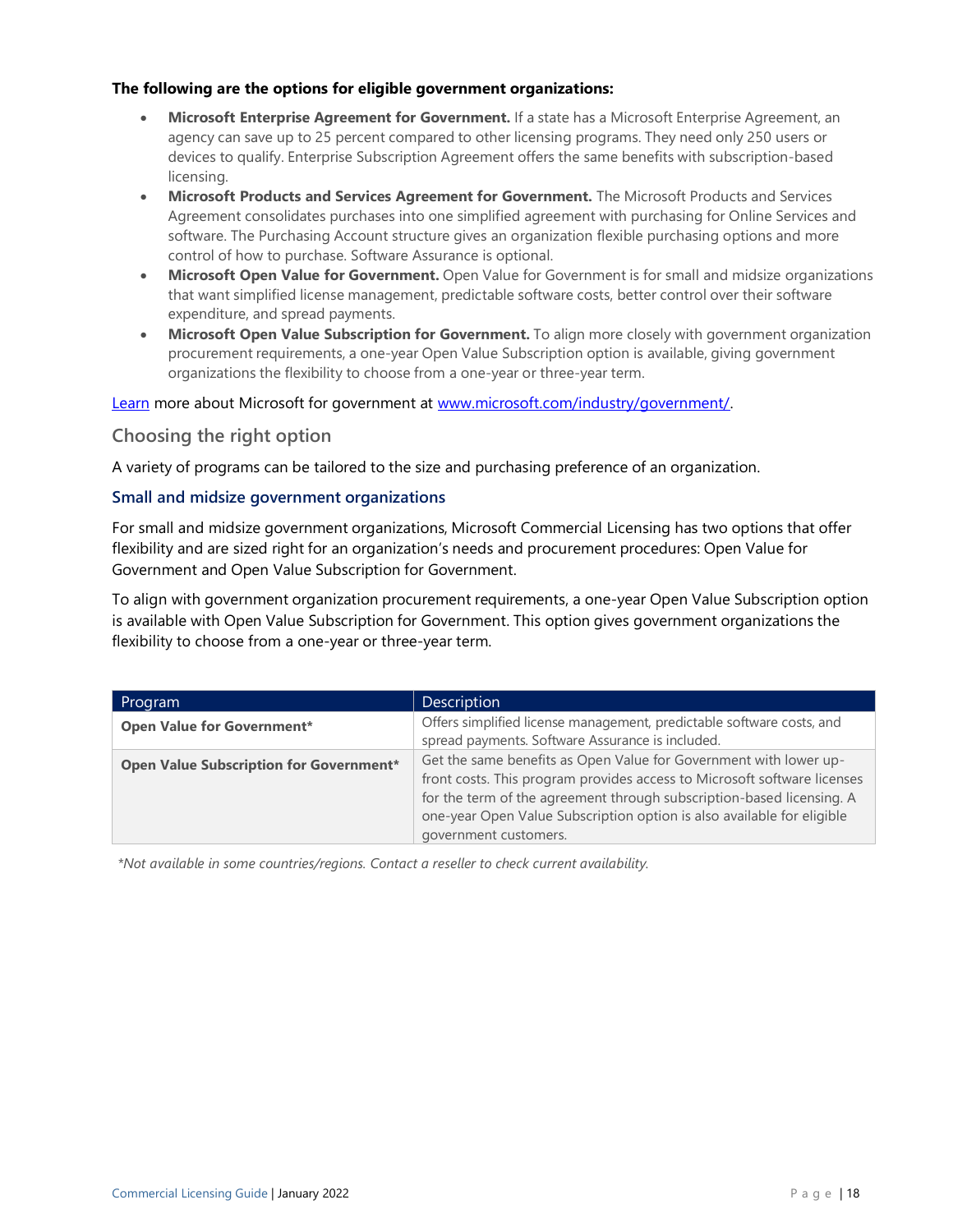# <span id="page-19-0"></span>**Midsize and large government organizations**

For midsize and large government organizations, Microsoft Commercial Licensing offers programs that provide a cost-effective way to simplify license management and help increase employee productivity.

| Program                                                    | <b>Description</b>                                                                                                                                                                                                                                                                    |
|------------------------------------------------------------|---------------------------------------------------------------------------------------------------------------------------------------------------------------------------------------------------------------------------------------------------------------------------------------|
| <b>Enterprise Agreement for Government</b>                 | Standardize technology across an organization with the latest Microsoft<br>products. Provides simplified license management with a single<br>agreement, predictable software costs, and spread payments. Software<br>Assurance is included.                                           |
| <b>Enterprise Subscription Agreement for</b><br>Government | Get the same benefits as the Enterprise Agreement with lower up-front<br>costs. Includes access to Microsoft software licenses only for the term of<br>the agreement through subscription-based licensing. Software Assurance<br>is included.                                         |
| <b>Microsoft Products and Services</b><br><b>Agreement</b> | Acquire Microsoft software licenses and cloud services across any affiliate<br>or department level. Microsoft Products and Services Agreement offers<br>the ability to acquire licenses as needed in a single agreement with no<br>specific end date. Software Assurance is optional. |

# <span id="page-19-1"></span>**Comparing Commercial Licensing programs for government**

• To review the different licensing agreement options available to government customers, please download the [Microsoft licensing agreements comparison for government organizations.](https://download.microsoft.com/download/1/F/5/1F5357DD-F7C8-4CC8-8C5F-7F6B1569ECF0/Transactional_Licensing_Comparison_Chart.pdf)

# <span id="page-19-2"></span>**Home Use Program for government employees**

Many government employees are entitled to use Microsoft Office software on their home computer as part of the Microsoft Home Use Program (HUP). The Home Use Program is a benefit of Software Assurance that offers employees the latest version of Microsoft Office for their home computers through a low-cost download. Home use helps support flexible work environments and helps improve productivity by accelerating familiarity with the newest Microsoft Office products.

#### <span id="page-19-3"></span>**Taking the next step**

• Commercial Licensing experts, including Microsoft representatives and partners or an authorized reseller, can provide guidance and insight about how to acquire or renew Microsoft volume licenses.

#### **United States and Canada**

- Federal agencies: [www.microsoft.com/industry/government/](https://www.microsoft.com/industry/government/)
- Department of Defense (DoD): [www.microsoft.com/industry/government/defense-and-intelligence](https://www.microsoft.com/industry/government/defense-and-intelligence)
- State and local government customers: [azure.microsoft.com/global-infrastructure/government/state-and](https://azure.microsoft.com/global-infrastructure/government/state-and-local/)[local/](https://azure.microsoft.com/global-infrastructure/government/state-and-local/)
- Microsoft Azure Government: [azure.microsoft.com/global-infrastructure/government/how-to-buy/](https://azure.microsoft.com/global-infrastructure/government/how-to-buy/)

#### **Worldwide**

• Organizations outside of the United States should contact the local Microsoft office. Find contact information at [www.microsoft.com/worldwide.](https://www.microsoft.com/worldwide.aspx)

#### <span id="page-19-4"></span>**More resources**

#### **Use these resources to learn more about Microsoft Commercial Licensing for Government:**

- Learn about Microsoft programs for government organizations. Visit the Microsoft in Government website at [www.microsoft.com/licensing/licensing-programs/licensing-for-industries.](https://www.microsoft.com/licensing/licensing-programs/licensing-for-industries)
- Discover more about what Commercial Licensing can do for an organization at [www.microsoft.com/licensing.](https://www.microsoft.com/licensing/default)
- Review the Product Terms a list of the products that are available under Microsoft Commercial Licensing at [www.microsoft.com/licensing/terms/productoffering.](https://www.microsoft.com/licensing/terms/productoffering)
- View the government eligibility requirements a[t www.microsoftvolumelicensing.com/DocumentSearch.aspx.](https://www.microsoftvolumelicensing.com/DocumentSearch.aspx?Mode=3&DocumentTypeId=6)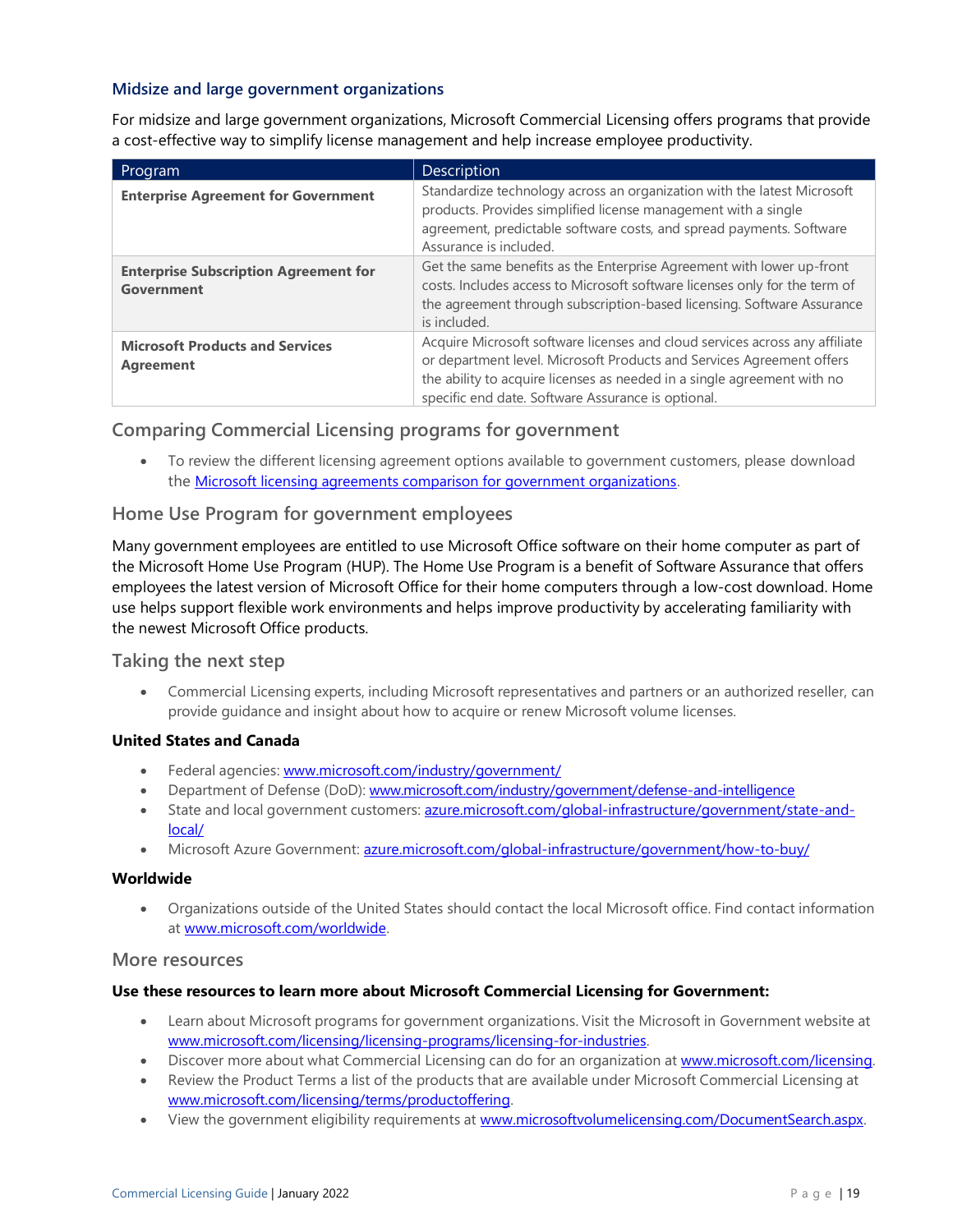# <span id="page-20-0"></span>**Chapter 4: Choosing a licensing agreement for a school or university**

*These programs are for educational institutions such as schools, colleges, and universities that want to acquire five or more licenses.*

For educational institutions purchasing software licenses in quantity and managing software across multiple computers, Commercial Licensing programs are an effective way to reduce the total cost of software ownership.

Microsoft offers both transactional and subscription Commercial Licensing programs for education customers.

## <span id="page-20-1"></span>**Transactional licensing**

With transactional Commercial Licensing programs, acquire perpetual software licenses (meaning the institution owns the licenses) while eliminating the costs and packaging of retail software.

Microsoft has one transactional Commercial Licensing program for education customers, the Microsoft Products and Services Agreement for Academic.

#### <span id="page-20-2"></span>**Microsoft Products and Services Agreement**

• The Microsoft Products and Services Agreement consolidates purchases into one simplified agreement with purchasing for Online Services and software. The Purchasing Account structure gives an organization flexible purchasing options and more control of how to purchase. Software Assurance is optional.

#### <span id="page-20-3"></span>**Subscription licensing**

Microsoft has three subscription licensing offerings for education customers: The Enrollment for Education Solutions, Open Value, and Open Value Subscription for Education Solutions (OVS-ES). All offer a variety of cloud services and products— that are licensed on an organization-wide basis. An organization can add additional products as needed.

To get started with a subscription, place an order for Education Platform Products (EES) or Desktop Platform Products or Platform Online Services (OVS-ES) in a quantity that is equal to the organization-wide count.

All products licensed through either subscription offering include Software Assurance, a comprehensive set of benefits that help maximize software and services investments.

The **Enrollment for Education Solutions** is available to both primary/secondary and higher education institutions. Enrollment for Education Solutions offers the simplicity of counting people and the flexibility to order additional products in any quantity as needed.

The **Open Value** and **Open Value Subscription for Education Solutions** are for primary/secondary schools and preschools. An Open Value for Education Solutions enrollment offers the simplicity of licensing all products organization-wide with an annual count of their employees and students.

#### **Subscription licensing offers many benefits, including the following:**

- **Easy compliance.** Because all the employees or students are covered throughout the subscription term based on an annual count of Education Qualified Users, FTE employees or students, it is easy to ensure that the institution is fully licensed for the products selected organization-wide.
- **Low administration.** Subscription licensing eliminates the need to track licenses for the selected products on every device, which can be especially helpful for managing software assets in a decentralized environment.
- **Simple budgeting and purchasing.** One annual payment covers all the products selected for the year.
- **Current technology.** With subscription licensing, an organization's licensed users can run the most current version of the software products that are included in the subscription.
- **Value.** By standardizing on a platform of products, an organization reduces their total cost of software ownership while helping increase productivity and access to current technology. In addition, Software Assurance is included with an organization's subscription licenses. This provides additional support resources, tools, and training.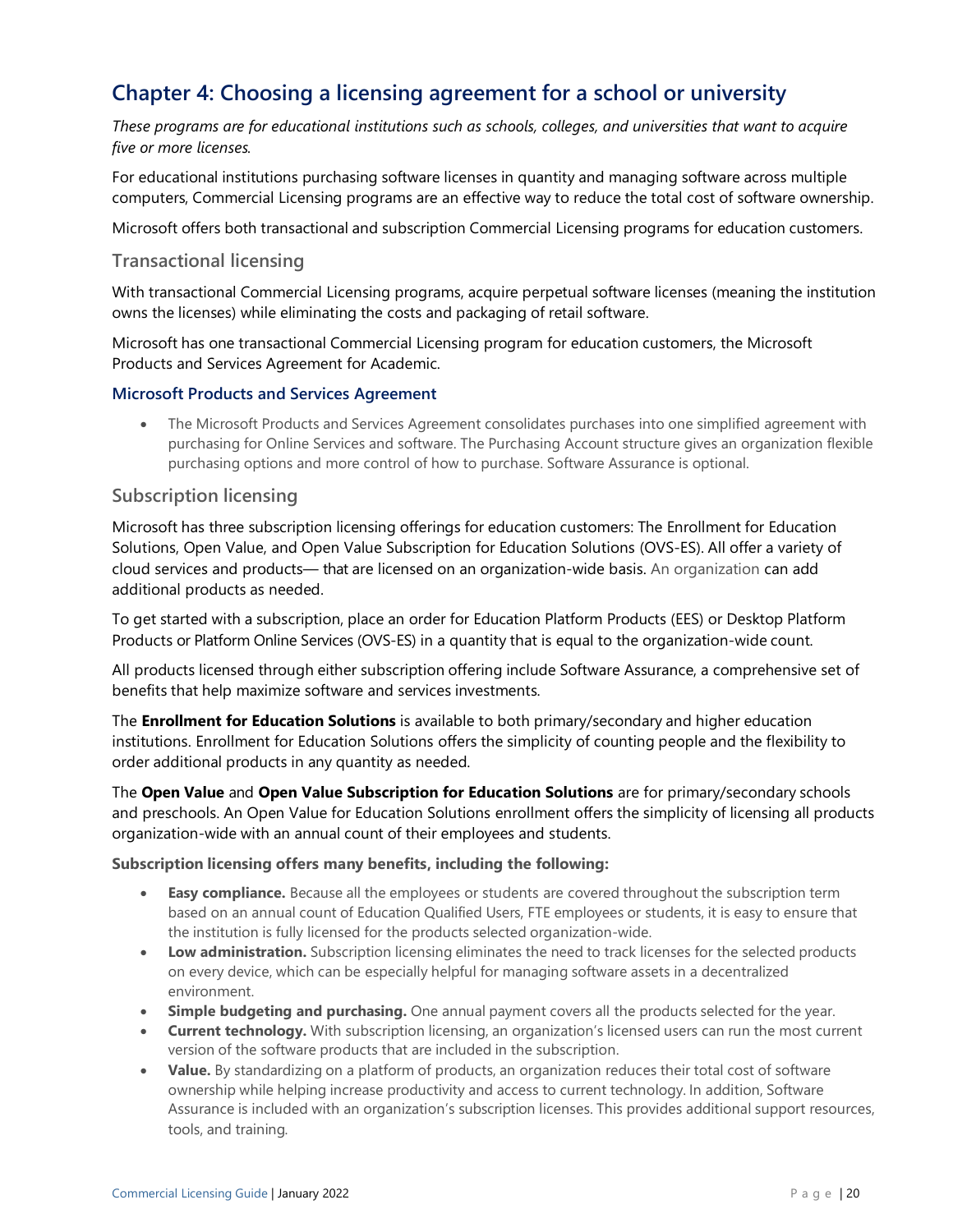# <span id="page-21-0"></span>**Student Use Benefit**

It is easy to provide students with the products that they need. When an organization licenses certain products or cloud services for all their Education Qualified Users or full-time equivalent (FTE) employees organizationwide, they may be eligible for corresponding subscription licenses for students within the same defined organization at no additional licensing cost. Please see the Product Terms for the latest list of Qualifying Products and Student Use Benefits.

## <span id="page-21-1"></span>**How to acquire academic discounts**

#### **Depending on the size of an organization, they can acquire subscription licenses through:**

- Open Value Subscription for Education Solutions: A Microsoft reseller for organizations with five or more FTE employees or students, and organizations ordering at least one Desktop Platform Product for 5 or more FTE employees or students.
- Campus and School Agreement+ Enrollment for Education Solutions: A Microsoft Licensing Solution Provider (LSP) for organizations with 1,000 or more Qualified Education Users or students and organizations ordering at least one Education Platform Product for 1,000 or more users
- To participate in Enrollment for Education Solutions or any of our other academic Volume Licensing agreements, or to obtain current pricing, please contact a [licensing solution provider](https://www.microsoft.com/solution-providers/home) or see [www.microsoft.com/education/.](https://www.microsoft.com/education/how-to-buy)
- Information on eligibility to acquire academic products can be accessed via Microsoft's licensing [site.](https://www.microsoftvolumelicensing.com/DocumentSearch.aspx?Mode=3&DocumentTypeId=7) Eligibility varies by geographic region,

For educational institutions outside of North America, contact a local Microsoft office or visit a regional Microsoft Licensing website. Visit the Microsoft Worldwide website at [www.microsoft.com/worldwide](https://www.microsoft.com/worldwide.aspx) to locate a regional website.

# <span id="page-21-2"></span>**Microsoft Imagine Academy**

With Enrollment for Education Solutions and Open Value Subscription for Education Solutions, an institution is eligible to receive an organization-wide, free online subscription to Microsoft Imagine Academy. Microsoft Imagine Academy connects students with the tools, resources, and experiences they need to elevate their skills for today's working world. Whether it's building a game, designing an application, or launching a project, Microsoft Imagine Academy helps students develop their ideas and boldly bring them to life. Microsoft Imagine Academy helps equip labs with the latest Microsoft developer tools and online learning to support personal or in-class learning for students and educators. With a membership, students get the professionallevel developer and designer tools they would use to build real sites, apps, games, and more. Imagine Academy helps students get a head start on a career or do better in class.

If the Enrollment for Education Solutions isn't an option for your organization and you want to enroll in Microsoft Imagine Academy, visit the website at [www.microsoft.com/education/imagine-academy.](https://www.microsoft.com/education/imagine-academy)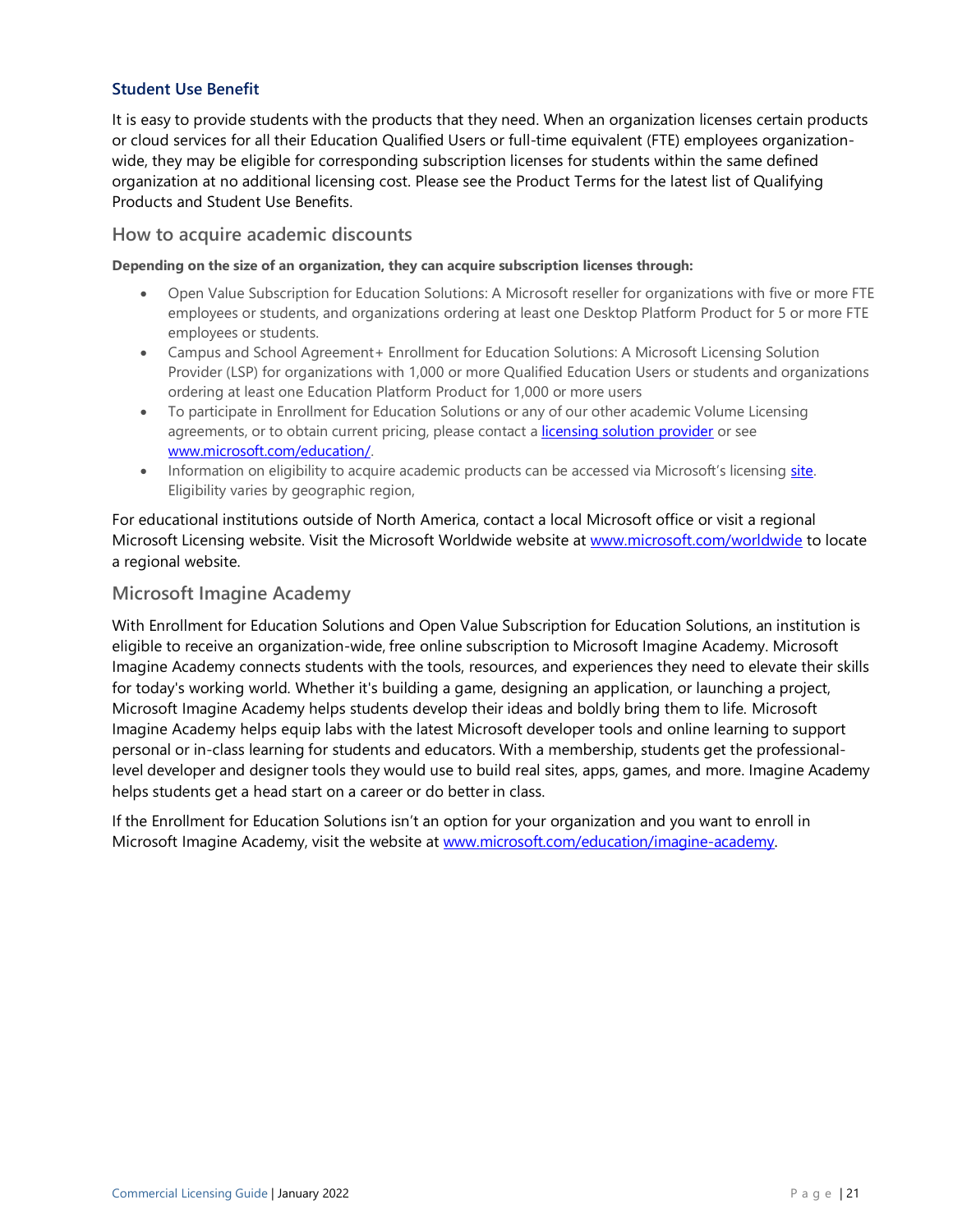# <span id="page-22-0"></span>**Taking the next step**

- Licensing experts, including Microsoft representatives and partners or an authorized reseller, can provide guidance and insight about how to acquire or renew Microsoft volume licenses.
- Visit [www.microsoft.com/licensing/licensing-programs/licensing-for-industries](https://www.microsoft.com/licensing/licensing-programs/licensing-for-industries) to learn more about the options.

#### **United States and Canada**

- Find a Licensing solution provider online at [www.microsoft.com/solution-providers/home.](https://www.microsoft.com/solution-providers/home)
- Call toll-free at (800) 426-9400 in the United States or (877) 568-2495 in Canada.

#### **Worldwide**

• For educational institutions outside of North America, find a local Microsoft office at [www.microsoft.com/worldwide.](https://www.microsoft.com/worldwide.aspx)

# <span id="page-22-1"></span>**Chapter 5: Choosing a Commercial Licensing program for a nonprofit organization**

*These programs are for eligible nonprofit organizations that want to acquire five or more licenses. See the eligibility requirements at [www.microsoft.com/nonprofits/eligibility](https://www.microsoft.com/nonprofits/eligibility)*.

# <span id="page-22-2"></span>**Transactional licensing**

With transactional Commercial Licensing agreements, an organization acquire perpetual software licenses (meaning the institution owns the licenses) while eliminating the costs and packaging of retail software.

Microsoft has two transactional Commercial Licensing agreement for nonprofit customers: Microsoft Enterprise Agreement for nonprofits and Microsoft Open Value for nonprofits.

#### **This licensing programs includes benefits such as the following:**

- **Simplicity.** The programs are easy to understand and administer, with simple, clear terms for acquiring software licenses.
- **Flexibility.** The program is flexible enough to meet the needs of a broad range of organizations. An organization can choose from a wide selection of licensed products. After an initial order of five or more licenses, they can reorder as few as one license: they order only what they need.
- **Availability.** An organization can acquire Microsoft products through Enterprise Agreement or Open Value for Nonprofits, where available, from any approved Commercial Licensing reseller.
- **Compliance.** With the Volume Licensing Service Center (VLSC), receive license confirmation information electronically and can quickly and easily view license purchase history—so an organization never has a question about which licenses they own.

#### <span id="page-22-3"></span>**Enterprise Agreement for nonprofits**

The Enterprise Agreement offers the best value to organizations that want a manageable volume licensing program that gives them the flexibility to buy cloud services and software licenses under one agreement for a minimum three-year period. You can add and adjust products and services over time and account for changes via the annual True-up process.

The Enterprise Agreement was designed to give you the necessary agility to respond to current and future trends. The Enterprise Agreement also includes Software Assurance benefits to help you plan, deploy, and manage your licenses.

# <span id="page-22-4"></span>**Open Value for nonprofits**

With the Microsoft Open Value agreement, eligible nonprofit organizations can acquire multiple software licenses—rather than multiple software packages—at reduced prices. An organization needs to purchase only one complete software package license and enough licenses to cover the remaining number of computers.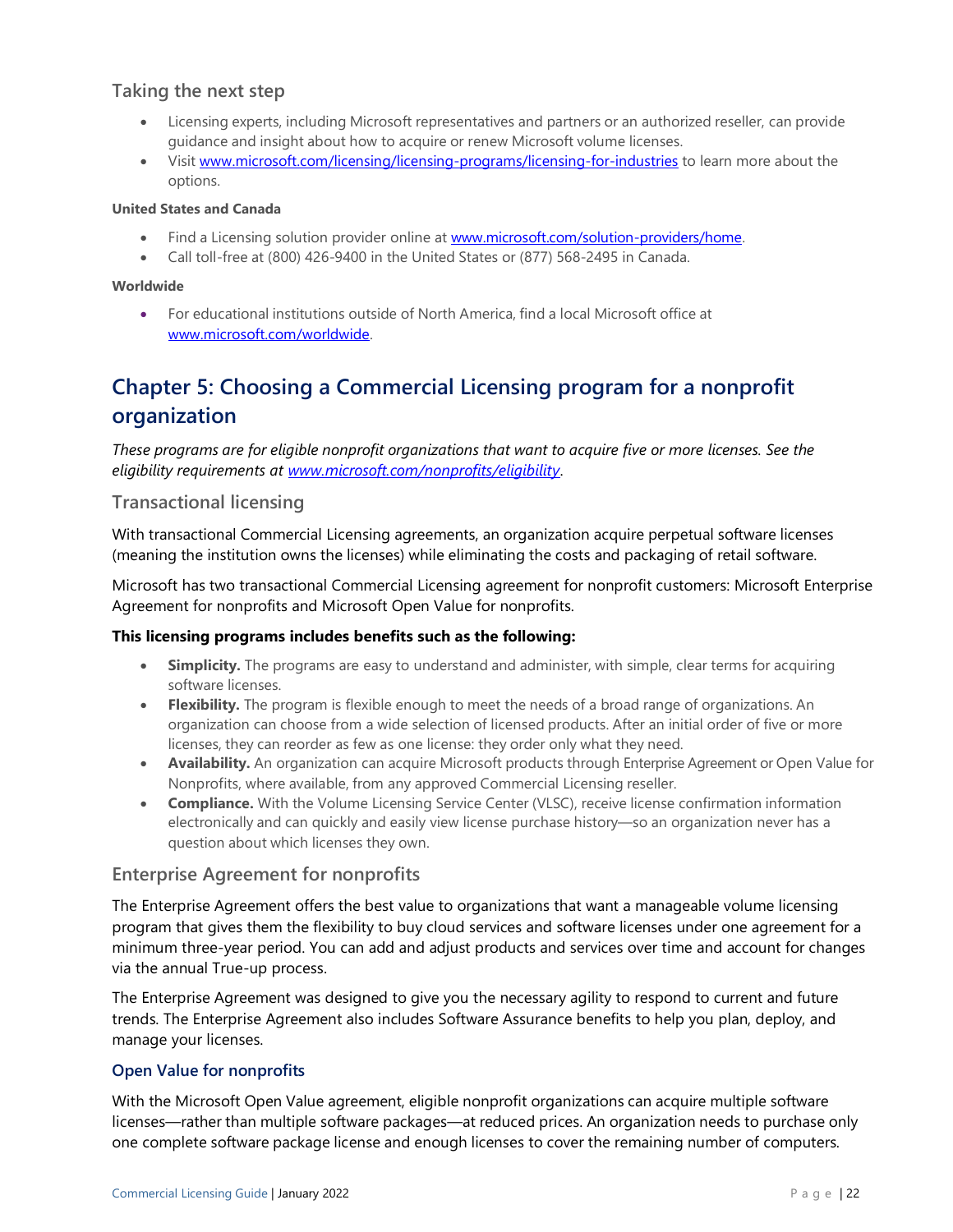Open Value simplifies purchasing licenses, making it easier for an organization to get what they want when they need it. The agreement also gives an organization the flexibility to adjust their technology solutions to meet the organization's future needs. Office 365 is also an option for eligible nonprofit organizations. Learn more at [www.microsoft.com/nonprofits.](https://www.microsoft.com/nonprofits)

In geographies where a software donations program is also available, the Open Value agreement can supplement the donations program. Nonprofit organizations that are eligible for free software through the donations program can purchase software licenses at discounted prices through the Open Value agreement.

# <span id="page-23-0"></span>**How to acquire nonprofit discounts**

Eligible nonprofit organizations receive special pricing for Open Value for nonprofits. To buy product licenses at the reduced volume license prices, and to see if the Enterprise Agreement or Open Value agreement is available in a country or region, contact a Microsoft subsidiary or software reseller.

To acquire product licenses, an organization must qualify as a charitable organization. A reseller can help an organization determine if the Enterprise Agreement or Open Value agreement is available in a country or region and if they qualify. Eligibility definitions are available at the Commercial Licensing website at [www.microsoft.com/nonprofits/eligibility.](https://www.microsoft.com/nonprofits/eligibility)

#### <span id="page-23-1"></span>**More resources**

#### **Use these resources to learn more about Microsoft Commercial Licensing for nonprofits:**

• Discover more about what Commercial Licensing can offer a nonprofit organization at [www.microsoft.com/licensing/licensing-programs/licensing-for-industries.](https://www.microsoft.com/licensing/licensing-programs/licensing-for-industries)

Learn how to request a software donation for a nonprofit organization a[t www.microsoft.com/nonprofits.](https://www.microsoft.com/nonprofits)

# <span id="page-23-2"></span>**Chapter 6: Microsoft Commercial Licensing programs for software and service partners**

Microsoft offers special licensing agreements for partners, Independent Software Vendors (ISVs), and service providers that want to integrate Microsoft software into their own solutions and/or services.

The Cloud Solution Provider (CSP) agreement delivers a platform for partners to own the end-to-end customer engagement by enabling them to directly provision, bill, and support Microsoft cloud services for their customers. The Independent Software Vendor Royalty Licensing and Distribution Program is for ISVs that are interested in integrating Microsoft software products into their solutions. Similarly, the Services Provider License Agreement (SPLA) is for service providers that want to license Microsoft products so they can provide software services to their customers.

## <span id="page-23-3"></span>**Cloud Solution Provider**

The Cloud Solution Provider program puts partners at the center of the customer relationship where they can deliver differentiated value to customers. With the Cloud Solution Provider program, partners own pricing, billing, contracting, provisioning, and manage, and support their customers' end-to-end with services and solutions. It's available to commercial, government, academic, and nonprofit customers.

- **Order, provision, billing, and support is covered:** An organization's partner is their single point of contact for sales, provisioning, payment, and support. Focus on using the service instead of managing licenses.
	- Components covered by an organization's partner can include:
		- deployment.
		- management.
		- Support (except for on-premises software licenses).
- **Get additional value-added services**: get a best-in-class solution and all the added benefits and services that an organization's partner will offer.
	- The partner can: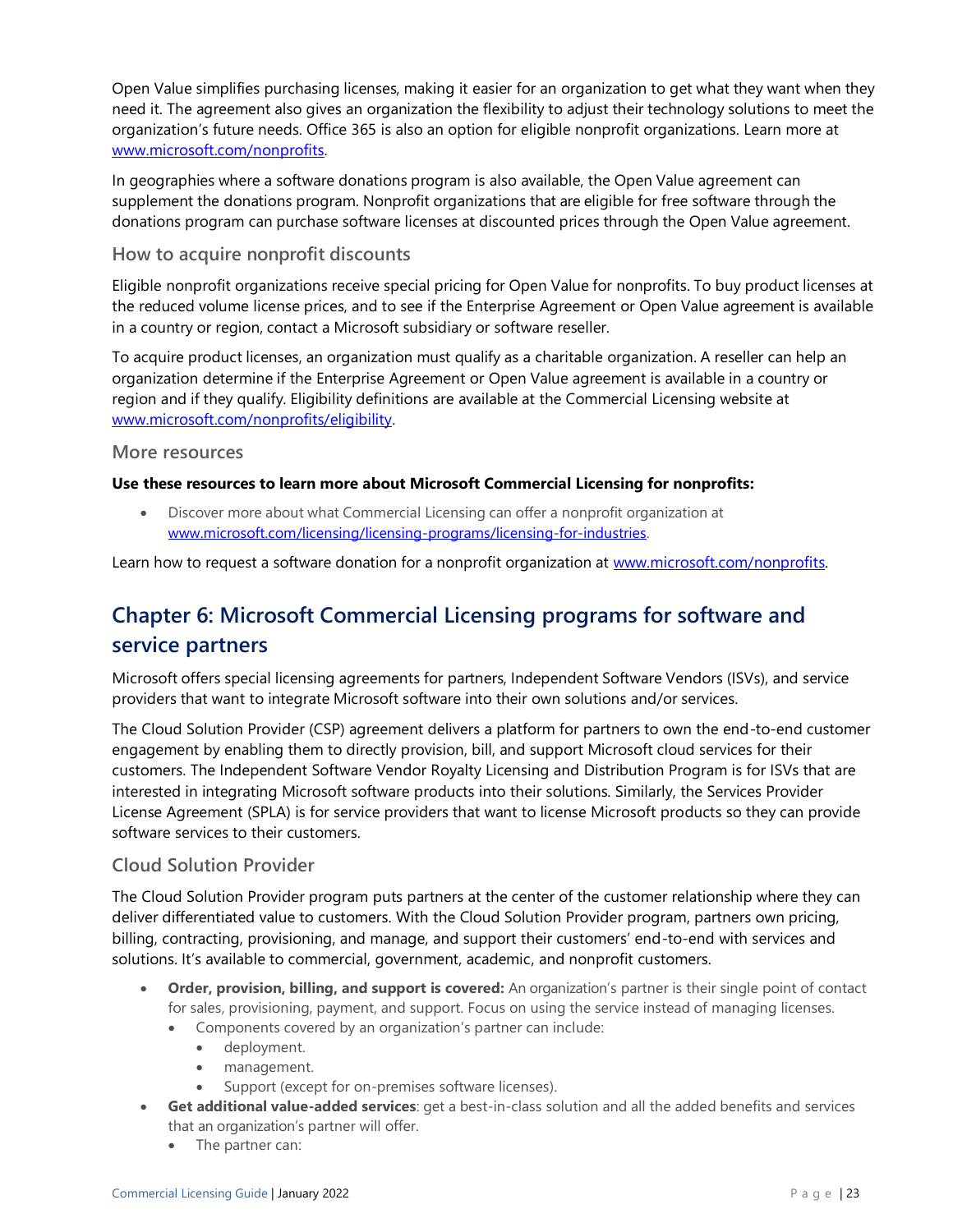- provide tips and best practices.
- identify additional service needs.
- help improve an organization.

## <span id="page-24-0"></span>**Cloud Solution Provider program details requirements**

Only partners can enroll in the Cloud Solution Provider program.

# <span id="page-24-1"></span>**Independent Software Vendor Royalty Licensing Program**

The ISV Royalty Licensing Program is a worldwide software licensing program, which gives ISVs a convenient way to license Microsoft products and integrate them into a Unified Solution, which can then be replicated and distributed fully licensed.

The ISV Royalty Licensing Program provides access to a wide range of Microsoft products. Get the most recent ISV Royalty Product List (updated quarterly) from an organization's authorized ISV Royalty Licensing Program distributor to see the wide selection of Microsoft products available for the ISV Royalty Licensing Program (does not include desktop PC operating systems, server operating systems, or online services).

#### <span id="page-24-2"></span>**Program enrollment requirements**

# **To enroll in the ISV Royalty Licensing Program, an organization must meet eligibility requirements by doing the following:**

- **Develop a Unified Solution.** The value-added Unified Solution uses Microsoft products, adds significant and primary functionality, and is distributed through a tangible medium.
- **Designate a licensed products distributor.** Work with an authorized [ISV Royalty Licensing Program](https://www.microsoft.com/licensing/licensing-programs/isv-program)  [distributor](https://www.microsoft.com/licensing/licensing-programs/isv-program) to complete the ISV Royalty License and Distribution Agreement.
- **Provide technical support.** An organization is responsible for providing technical product support to their users for the Microsoft products included in the Unified Solution.
- **Comply with the Microsoft license terms.** Incorporate any applicable Microsoft license terms into the user agreement for the Unified Solution.

**Sign agreements.** Complete the ISV Royalty License and Distribution Agreement, the Microsoft Business and Services Agreement, and signature form. To obtain these documents, contact a distributor (listed at [www.microsoft.com/licensing/licensing-programs/isv-program\)](https://www.microsoft.com/licensing/licensing-programs/isv-program).

Learn more about the ISV Royalty Licensing Program at the Microsoft Commercial Licensing website at [www.microsoft.com/licensing/licensing-programs/isv-program.](https://www.microsoft.com/licensing/licensing-programs/isv-program)

# <span id="page-24-3"></span>**Services Provider License Agreement**

With the Services Provider License Agreement, a services provider organization can license Microsoft products on a monthly subscription basis for a three-year agreement term. The organization can then use these products to provide software services and hosted applications to its customers.

**Tip…**The Services Provider License Agreement is the only program that gives an organization the right to license Microsoft products for commercial hosting.

# **The Services Provider License Agreement may be right for an organization if they have one of the following business scenarios:**

- An organization provides their customers with direct or indirect access to Microsoft licensed products, such as hosted websites or LOB applications through Microsoft server products.
- An organization offers their customers software services that interact with Microsoft licensed products. In this scenario, the organization, not the customer, are the licensee.
- An organization facilitates their customer's business, including business transactions with third parties, through software services that interact with Microsoft products.
- An organization provides their customers with access to, and use of, any application, Microsoft or otherwise, and the application is running on a server and interacts with a Microsoft product on that server.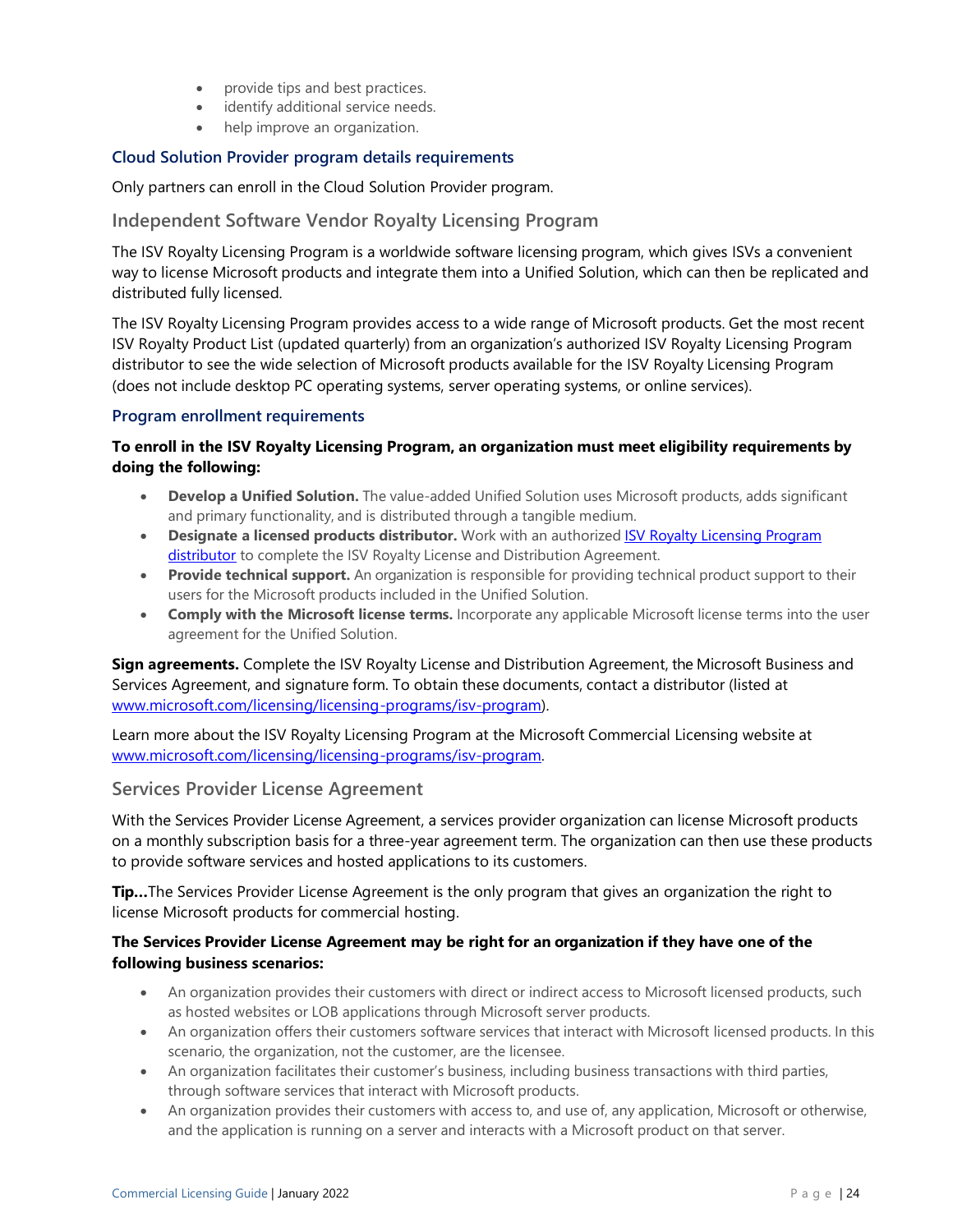#### <span id="page-25-0"></span>**Software services**

For service providers, software services are online services that they provide to their customers to make licensed products available to them. These software services display, run, access, or otherwise interact with Microsoft licensed products. Service Providers provide software services from one or more data centers through the Internet, a telephony network, or a private network on a rental, subscription, or services basis. The Services Provider License Agreement makes offering software services easier because the service provider is the licensee, not the customer.

#### <span id="page-25-1"></span>**Program benefits**

#### **The Services Provider License Agreement offers the following benefits:**

- **Deliver a customized service.** Get the flexibility to deliver tailored IT services to customers through a dedicated or shared hosting environment. Increase the value of services by managing software use rights for customers.
- **Pay as you go with no up-front costs.** Pay only for the products that are made available to customers the previous month. There are no start-up costs, monthly sales requirements, or long-term commitments.
- **Access the most current product versions.** Give customers the most current and capable Microsoft platform. Download products at no charge through the Volume Licensing Service Center instead of ordering physical media.
- **Try before you buy.** Test and evaluate products internally before offering them to customers as a service.
- **Receive prior version rights.** Rights to prior product versions enable an organization to support a seamless transition for developers and ISVs to move to the Services Provider License Agreement and have a hosted business model.
- **Outsource data center services.** Install Microsoft products on servers under the day-to-day management and control of an outsourcing company. That company can then perform data center administration, testing, and maintenance support services on an organization 's behalf.
- **Install at customer facilities.** Install Microsoft products on devices an organization owns or leases and that are located on their customer's premises.
- **Offer demonstrations and evaluations.** An organization can have up to 50 active user IDs for service/product demos and give their customers a free 60-day trial period.
- **Include affiliates.** Include affiliates under a single agreement.
- **Expand reach to academic institutions.** An organization's business can expand with specific price offerings available to their academic customers through the Services Provider License Agreement.

#### <span id="page-25-2"></span>**Program requirements**

The following are the main requirements to participate in the Services Provider License Agreement. For complete program requirements, see the Program Guide on the Microsoft Commercial Licensing website at [www.microsoft.com/licensing/licensing-programs/spla-program.](https://www.microsoft.com/licensing/licensing-programs/spla-program)

- **Join the Microsoft Partner Network.** An organization must be a member of the Microsoft Partner Network. If they are not a member, learn how to enroll at the Commercial Licensing website at [partner.microsoft.com/membership.](https://partner.microsoft.com/membership)
- **Sign a Microsoft Business and Services Agreement (MBSA).**
	- Service providers that have an existing MBSA through another Commercial Licensing agreement (Enterprise Agreement, Enterprise Subscription Agreement, or ISV Royalty Licensing) should work with their Microsoft account manager and/or reseller to provide their MBSA number and link the MBSA to their Services Provider License Agreement.
	- Service providers that do not have an existing MBSA are required to sign one when they sign an SPLA.
- **Designate a licensed products reseller.** Work with an authorized Services Provider License Agreement reseller to complete the SPLA and MBSA. [Download the authorized reseller list.](https://download.microsoft.com/download/D/6/4/D649EF08-7622-4EF7-A64B-D647F94C70FD/Microsoft_Services_Provider_License_Agreement_Reseller_List_7-31-2019.pdf)
- **Provide monthly reporting on software licenses.** Submit either a monthly use report of at least U.S. \$100 per month or a zero-use report (non-consecutive) to an organization's Services Provider License Agreement reseller. The organization must also report on all licenses that an organization made available to their customers for their affiliates and software services resellers.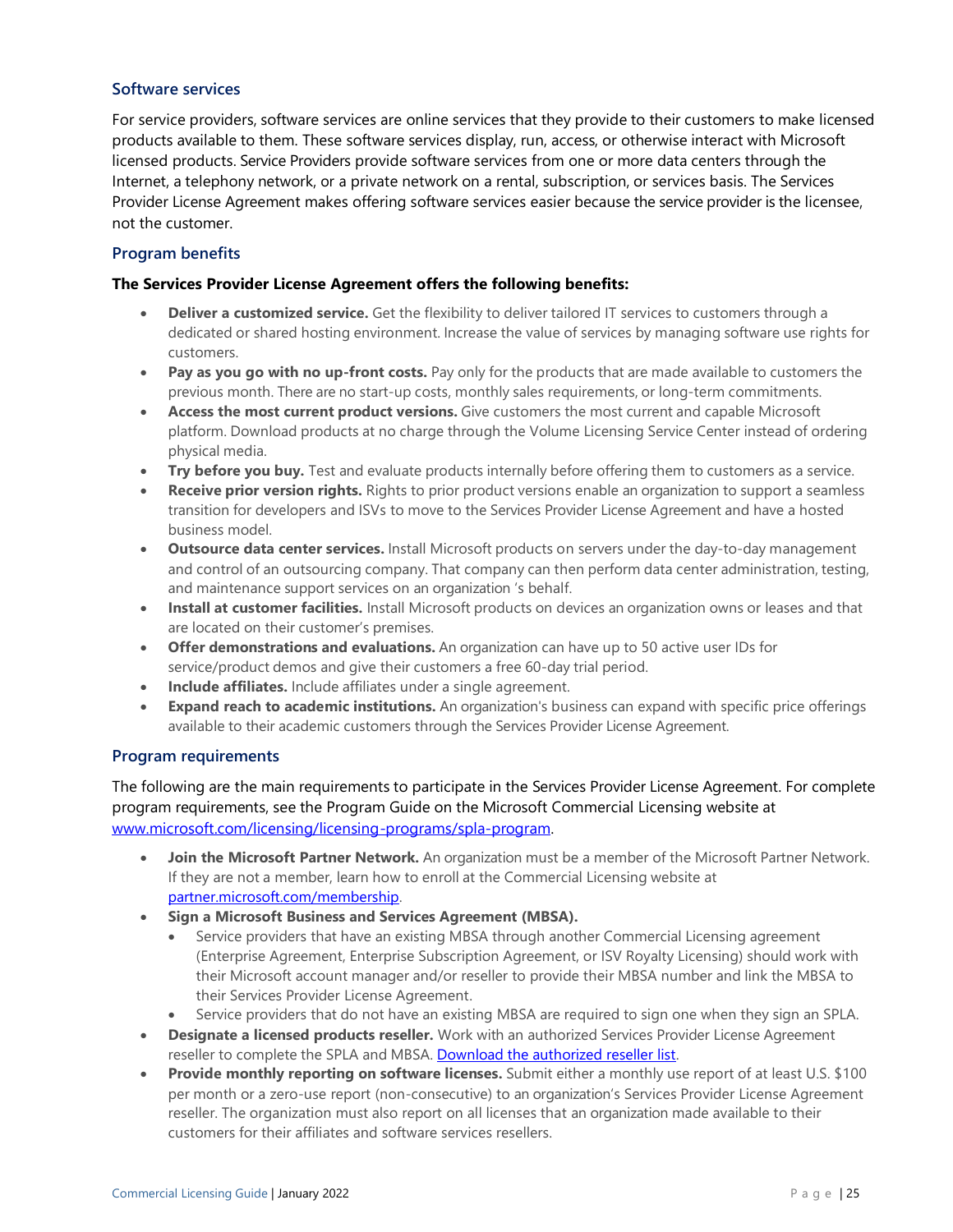- **Submit a monthly invoice payment.** The Services Provider License Agreement reseller invoices an organization monthly based on the number of licenses reported in their monthly use report. The organization is responsible for submitting their payment to the SPLA reseller by the agreed date.
- **Comply with the Services Provider Use Rights (SPUR).** The SPUR is roughly the equivalent of the Product Terms for products licensed under the Services Provider License Agreement. The SPUR specifies use rights and conditions that apply to a customer's use of the licensed products. Microsoft may revise the SPUR at any time. The SPUR is updated quarterly and is available for download at the Commercial Licensing website: [www.microsoftvolumelicensing.com/DocumentSearch.](https://www.microsoftvolumelicensing.com/DocumentSearch.aspx?Mode=3&DocumentTypeId=2)

#### **Resources**

Learn about becoming a Services Provider License Agreement reseller: www.microsoft.com/CloudandHosting/Licensing SPLA Reseller resources.

See the Services Provider License Agreement resources: [www.microsoft.com/licensing/licensing-programs/spla](https://www.microsoft.com/licensing/licensing-programs/spla-program)[program.](https://www.microsoft.com/licensing/licensing-programs/spla-program)

# <span id="page-26-0"></span>**Chapter 7: Using products licensed through a Microsoft Commercial Licensing program**

Products licensed through a Microsoft Commercial Licensing program are subject to the [Product Terms site,](https://www.microsoft.com/licensing/terms/productoffering) which govern the use of the products.

Microsoft does not sell its products to customers. Instead, customers purchase the right to use the product in a specific manner. This is called a product license. All product licenses come with agreements that define and govern how to use the software.

When a product license is purchased through a Microsoft Commercial Licensing program, its use is governed by the Product Terms and the Microsoft Commercial Licensing program agreement.

The Product Terms site contains both information on product availability by Commercial Licensing program and the product-specific terms and conditions that govern how Microsoft products can be used in the Commercial Licensing programs. The Product Terms are generally updated on the 1st of each month. The customers' Commercial Licensing program agreement identifies which Product Terms apply to the use of a given Product. For Microsoft Products and Services Agreement customers, generally the Product Terms in effect when a license is acquired govern use of software under that license. For Enterprise Agreement customers, the Product Terms in effect as of the effective date of the customers enrollment applies to the use of then current product versions throughout the licensed period. If a new version is released, use of the new version is governed by the most current Product Terms.

# <span id="page-26-1"></span>**Product licensing models**

All Microsoft software and online services products are licensed under a product licensing model. Different products use different licensing models. For example, Microsoft Office is licensed under the Desktop Applications license model and a server product, such as Windows Server is licensed under the Per Core/CAL license model. The license model for each product is stated in the product specific section of the [Product](https://www.microsoft.com/licensing/terms/productoffering)  [Terms site.](https://www.microsoft.com/licensing/terms/productoffering)

#### <span id="page-26-2"></span>**Resources and tools**

Microsoft provides a number of tools and resources to help keep up to date on product licensing. The [Microsoft Licensing terms site](https://www.microsoft.com/licensing/product-licensing/products) has licensing terms, conditions, and supplemental information relevant to using products licensed through Microsoft Commercial Licensing programs. The following information is available from the site:

• **Microsoft Product Terms site.** The [Product Terms site](https://www.microsoft.com/licensing/terms/productoffering) contains all the terms and conditions for software and online services through Microsoft Commercial Licensing programs. The Product Terms site is updated as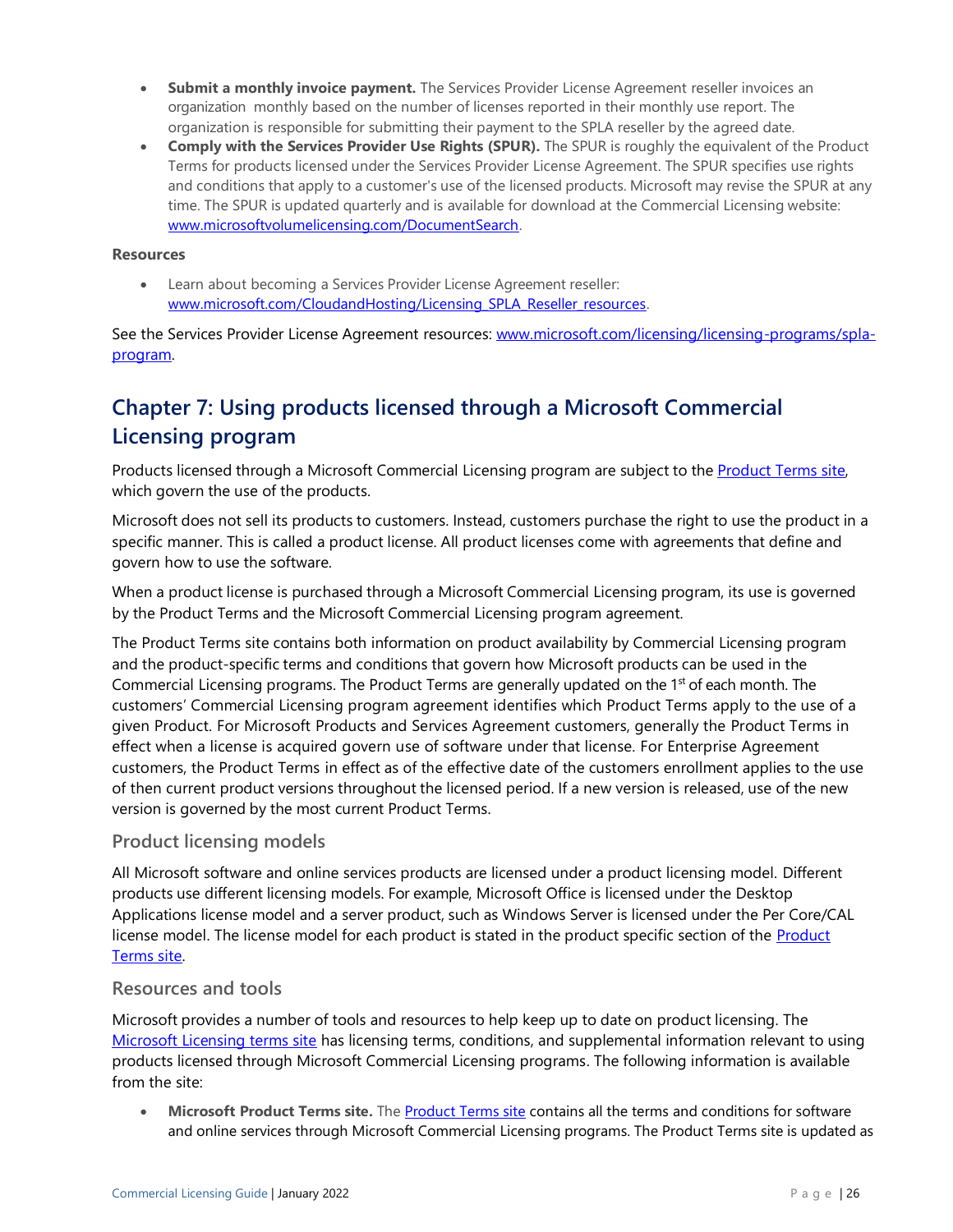needed (generally once per month) and is a successor to the Product Terms and Online Services Terms Word documents. For more information about the Product Terms site, read the [FAQ: Product Terms site.](https://download.microsoft.com/download/A/5/9/A599711B-6807-4757-B38D-1EE269F2F19B/Product_Terms_FAQ.pdf) Archived versions of the Product Terms documents prior to February 1, 2021 are available [here,](https://aka.ms/productterms) and archived versions of the Online Services Terms documents are available [here.](https://aka.ms/onlineservicesterms)

- **Microsoft Services Provider Use Rights (SPUR):** The SPUR details how the products licensed through the Microsoft Services Provider License Agreement may be used.
- **Online Services Data Protection Addendum (DPA):** When you subscribe to an Online Service under the terms of the Product Terms site, the data processing and security terms are defined in Microsoft Online Services Data Protection Addendum (DPA). The DPA is an addendum to the Product Terms (and formerly OST). The current and **[archived editions](https://www.microsoftvolumelicensing.com/DocumentSearch.aspx?Mode=3&DocumentTypeId=67)** of the DPA are available for download.
- **Services Level Agreements for Microsoft Online Services (SLA):** The Service Level Agreements (SLA) describe Microsoft's commitments for uptime and connectivity for Microsoft Online Services. The current and [archived editions](https://www.microsoftvolumelicensing.com/DocumentSearch.aspx?Mode=3&DocumentTypeId=37&ShowArchived=true) of the SLA are available for download and they cover Office 365, Intune, Dynamics 365, and Azure..
- **ISV EULAs and Product List:** The Microsoft Independent Software Vendor (ISV) End User License Agreements (EULAs) and Product List provide details on the availability, discontinuations, migration paths, and use of software acquired through the Microsoft Independent Software Vendor Royalty license program. The ISV EULAs and Product List are updated quarterly. The current and archived editions of the ISV EULAs and Product List are available for download. In addition, [Microsoft Commercial Licensing briefs](https://www.microsoft.com/Licensing/learn-more/volume-licensing-briefs) provide information on specific licensing topics, such as Multiplexing, Downgrade Rights, Robotic Process Automation, and many more.

# <span id="page-27-0"></span>**Managing licenses**

Microsoft provides a variety of online reporting services and tools that help track and manage Microsoft software assets.

# <span id="page-27-1"></span>**On premises software**

#### **Microsoft Volume Licensing Service Center**

The Microsoft Volume Licensing Service Center (VLSC) provides a convenient and secure online solution for Commercial Licensing customers to manage licensing agreements, enrollments, and purchases. With this online tool, an organization can manage their licenses for Open Value, Select Plus,\* and Enterprise Agreements. From the VLSC, they can do the following:

- Calculate current Microsoft License Statements to view an easy-to-understand, comprehensive license summary across programs and agreements.
- View license purchases and licenses purchased to date, including expired agreements.
- View and request Microsoft Commercial Licensing Keys (VLKs) and download licensed products based on an organization's Commercial Licensing entitlements.
- Activate and use Microsoft Software Assurance benefits.
- Manage access rights for internal staff and Software Assurance administrators.

When an organization enters into their Microsoft Commercial Licensing agreement, the contact person they designate receives an invitation and directions for accessing the online tool. A valid email address is required when an organization signs the agreement to validate their VLSC account on first logon.

The Microsoft Commercial Licensing Service Center can be found online at [www.microsoft.com/licensing/servicecenter.](https://www.microsoft.com/licensing/servicecenter)

**Note:** If an organization has acquired licenses and services through the Microsoft Products and Services Agreement, they can manage these through the Microsoft Business Center, not the VLSC. The Microsoft Business Center is available online at **businessaccount.microsoft.com/Customer.**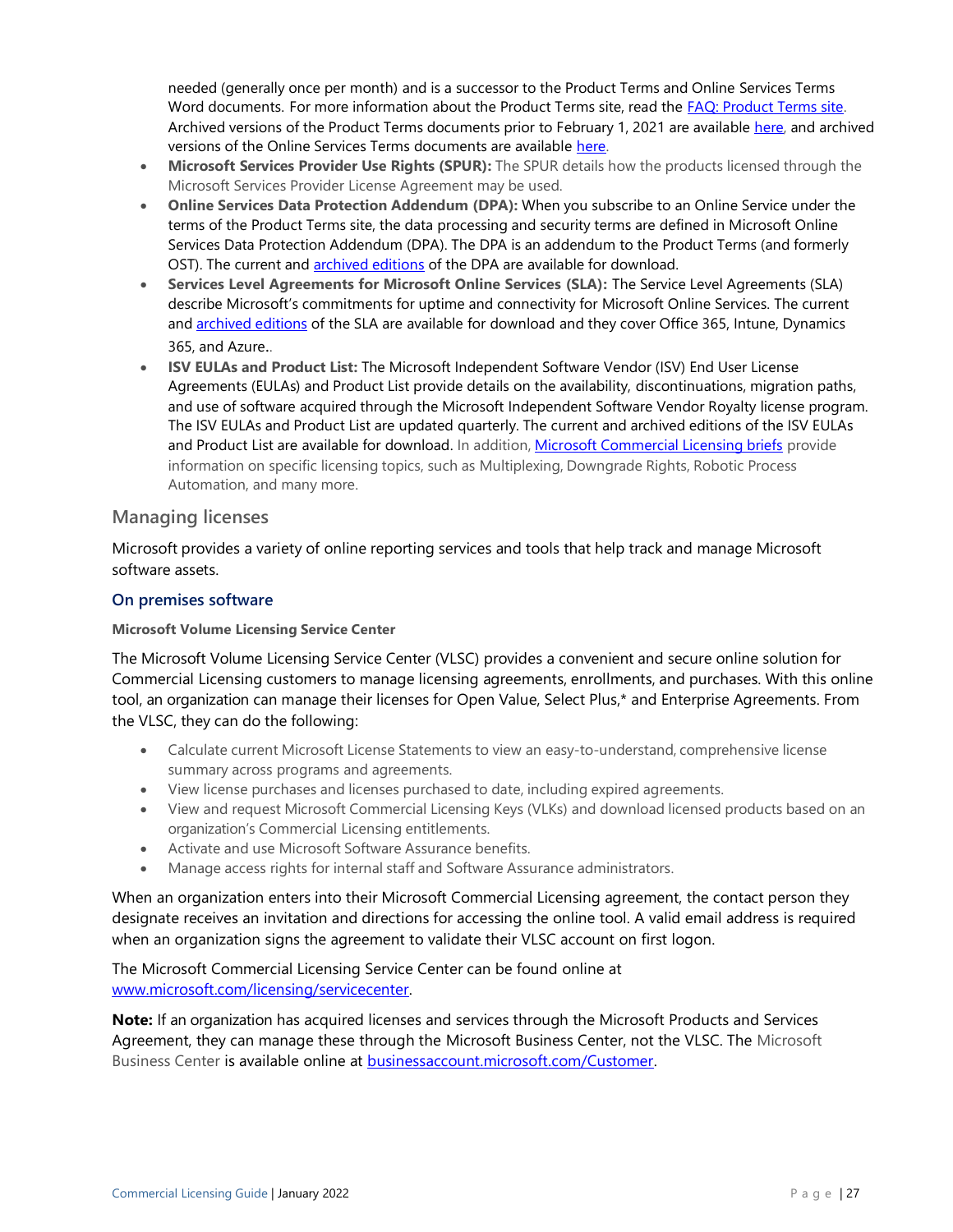#### **How to find fulfillment information**

Customers can stay informed about the latest product availability, product updates, and access to prior versions, and get other news from Microsoft related to licensed products, by visiting the Microsoft Commercial Licensing fulfillment information site at [www.microsoft.com/licensing/existing-customer/fulfillment.](https://www.microsoft.com/licensing/existing-customer/fulfillment)

#### **Product activation: Volume Activation**

To reduce software piracy and to make sure that all Microsoft customers receive the product quality that they expect, Microsoft includes product activation technology in several Microsoft licensed products that are sold through original equipment manufacturers, retail, and Commercial Licensing channels. To license the Windows operating system, Commercial Licensing customers must use a type of activation called Volume Activation. These keys bypass product activation.

Details are on the Commercial Licensing website at [licensingapps.microsoft.com/product-activation.](https://licensingapps.microsoft.com/product-activation)

#### <span id="page-28-0"></span>**Online Services**

#### **Activation of online services through Commercial Licensing**

A key difference between online services and on-premises Microsoft products is that online services reside remotely with Microsoft as the service provider and must be activated before they can be used.

#### **Through the Microsoft Online Subscription Program:**

- Activate through the Microsoft Online Customer Portal.
- Notification is sent to confirm that the service is activated.
- Manage services by using the Microsoft Online Administration Center (MOAC).

#### **Through the Microsoft Products and Services Agreement:**

- Order and activate through the Microsoft Business Center.
- Notification is sent to confirm the service is activated.
- Manage services by using the Microsoft Business Center or the Microsoft Online Administration Center.

#### **Through an Enterprise Agreement, Enrollment for Education Solutions, or School Enrollment:**

- After the Channel Price Sheet is signed, the Microsoft Regional Operations Center (ROC) processes the deal in the same way that on-premises software contracts are handled.
- After the deal is processed, the Online Customer Portal sends an activation email.
- The activation email is sent to an organization's designated online services administrator email address (the same address that is on an organization's enrollment within the Enterprise Agreement).
- When promoting a trial, use this Microsoft account (formerly Windows Live ID) in advance to avoid migration issues (versus customer's personal Microsoft account).
- Receive the activation email and must activate by using a Microsoft account.
- Deal processing and generating an activation email should take approximately 48 hours. If it's not received, the organization or their reseller partner should contact the ROC.
- An organization can begin using the service at any time after they have activated their service.

# <span id="page-28-1"></span>**Chapter 8: Microsoft Software Assurance**

Microsoft Software Assurance includes a unique set of technologies, services and use rights to help deploy, manage and use Microsoft software and services more efficiently. Benefits span a broad range of Microsoft products and using the benefits can help an organization take full advantage of their investment in IT. Software Assurance is only available through volume licensing and is purchased when an organization buys or renews a Volume Licensing agreement. It is included with some agreements and is an optional purchase with others.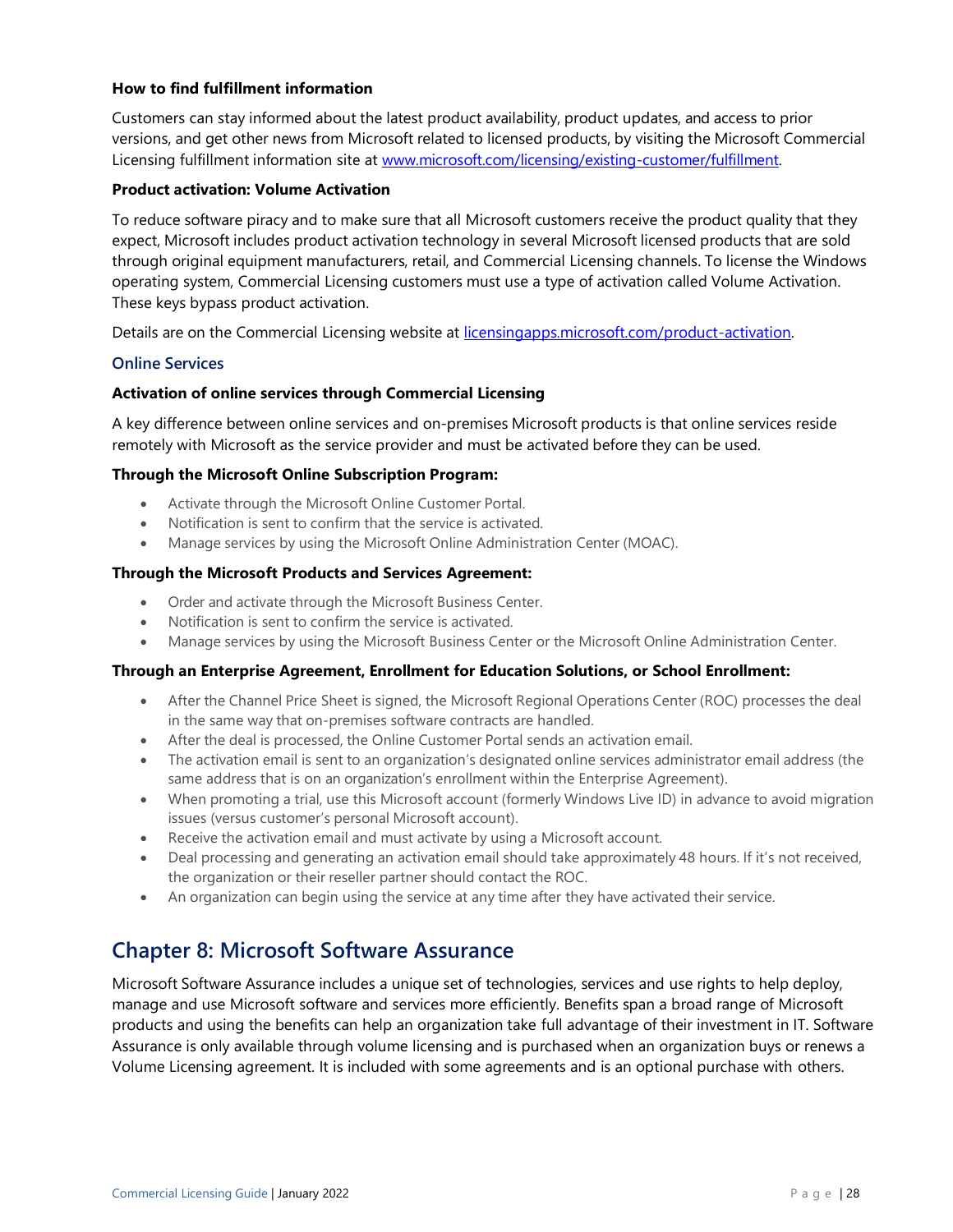#### **With Software Assurance, an organization gets access to the latest software updates and other important resources and tools, such as the following:**

- Access to new software releases and cost-efficient upgrades.
- Rights to help broaden the value of server licenses through extended use on-premises and in the cloud.
- Support benefits to help maximize uptime and maintain an available and responsive IT infrastructure.

#### <span id="page-29-0"></span>**Software Assurance benefit eligibility**

Eligibility for Software Assurance benefits varies by commercial licensing program, region, fulfillment options and language. The type and number of benefits allocated to an organization are based on licensing purchases.

For more information, visit the Software Assurance website at [www.microsoft.com/licensing/licensing](https://www.microsoft.com/licensing/licensing-programs/software-assurance-default)[programs/software-assurance-default.](https://www.microsoft.com/licensing/licensing-programs/software-assurance-default)

#### <span id="page-29-1"></span>**Available benefits**

Software Assurance provides a broad range of benefits to help an organization get the most from their Microsoft purchases. Available benefits are determined by the types and quantities of products purchased. Below are just some of the benefits available, depending on your Commercial Licensing agreement and region.

#### <span id="page-29-2"></span>**Budget and Plan**

- **New Product Version rights** allow an organization to upgrade to the latest version of an available product at no additional cost based on active Software Assurance coverage and specific license terms.
- **Spread payments** lets you spread the costs of your License and Software Assurance purchase across three equal, annual sums, helping you calculate your technology budget up to three years in advance.
- **Step-up License availability** lets an organization to migrate their software from a lower-level edition to a higher-level edition without incurring the full cost of licensing two separate editions of the software.

#### <span id="page-29-3"></span>**Deploy**

- **Azure Hybrid Benefit** lets you bring Windows Server and SQL Server on-premises licenses with Software Assurance to the cloud.
- **License Mobility through Software Assurance** enables an organization to deploy certain server application licenses on-premises or in the cloud by assigning their existing licenses to an authorized service provider's server farm, without having to buy additional licenses.
- **Office Online Services and Office Online Server** provides browser-based versions of Word, PowerPoint, Excel and OneNote from on-premises environments.
- **Office Roaming Use Rights** allows the single primary user of the licensed device to remotely access Office, Project and Visio running on server from a qualifying third-party device or run the software in a virtual environment from a qualified third-party device.
- **Windows 10 Enterprise Per-User Add-On** is an optional add-on that provides per user rights for the primary user of a device that is licensed with Windows Enterprise, or Windows per User VDA rights for the primary user of a device that is licensed with Windows VDA.

#### <span id="page-29-4"></span>**Manage and Support**

- **24x7 Problem Resolution Support** provides around-the-clock phone support for business-critical issues or business hours phone support for non-critical. Unlimited email support can be used for non-critical problems.
- **Enterprise Source Licensing Program** offers access to Windows source code for internal development and support. Eligibility is based on certain Software Assurance coverage criteria.
- **Fail-over Rights** allows a passive-fail-over instance (i.e., non-production, but "warm" instance) on another server in anticipation of a fail-over event.
- **Microsoft Desktop Optimization Pack (MDOP)** enables an organization to virtualize the operating system, applications, and the user experience; manage Windows features; and restore user productivity after a system issue. Available to customers with Windows licenses covered by Software Assurance until April 2026.